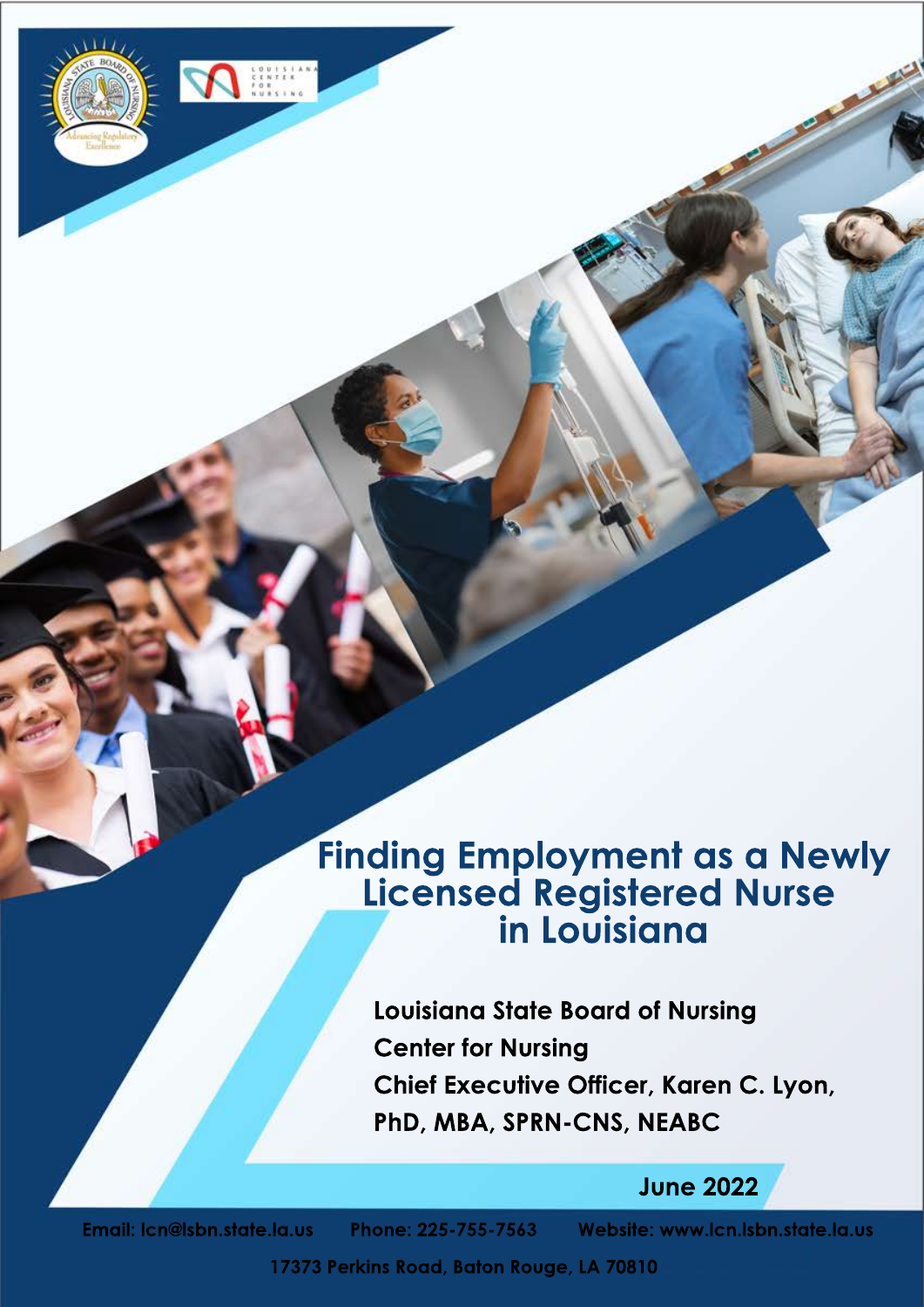#### **Executive Summary**

Newly licensed registered nurses (NLRNs) face significant challenges that impact successful transition into the workforce. Finding employment begins either before graduation or sometime soon thereafter for most new graduates. Once employed, they are exposed to a world that may often overwhelm them. It is no secret that new nurses feel stressed and fatigued during the transition from academia to practice. They must learn to manage patients, families, caregivers, relationships with their healthcare team, as well as their personal lives, and in some situations, they may be placed in managerial or supervisory positions they have not been adequately prepared to handle. If not given the proper support during this very critical time, NLRNs may experience anxiety, frustration, and burnout which could lead to attrition (Hofler & Thomas, 2016).

The 2021 Louisiana Center for Nursing (LCN) NLRN Survey represents the sixth biennial survey of NLRNs conducted by LCN. The initial survey, originally entitled the New Graduate Survey, was conducted in 2011. The name of the survey was changed to better identify the target population – graduates from pre-RN licensure nursing programs that successfully passed the National Council Licensure Examination for Registered Nurses (NCLEX-RN) and received their initial RN license. Conducting the LCN NLRN Survey every two years allows for monitoring of employment trends and challenges reported by NLRNs in Louisiana which will equip employers of NLRNs and nurse educators with information that can be used to help create a seamless transition from academia to practice.

## **Key Findings from the 2021 LCN NLRN Survey**

A total of 594 NLRNs completed the 2021 LCN NLRN Survey yielding a 12.7% response rate which is 3.6 percentage points lower than the 16.3% response rate obtained with the 2019 LCN NLRN Survey. Because of the low response rate, it should not be assumed that the entire target population of NLRNs in Louisiana would respond in a similar fashion. It is also important to note that findings from this study are in line with similar studies that have been conducted across the country (Orlowski & Berg, J, 2020; Feeg & Mancino, 2018).

#### **Education and Transition to Practice for NLRNs**

- $\triangleright$  Ninety-eight percent of the NLRNs were employed at the time they completed the survey.
- $\triangleright$  Thirty-four percent (34%) of the NLRNs were minorities, which is equivalent to the percentage of minorities in the 2021 graduates from Louisiana's Pre-RN nursing programs (2021 LSBN Annual Report).
- $\triangleright$  Eighty-three percent of the NLRNs completed their education in Louisiana compared to 89% in 2019, a decrease of six percentage points.
- $\triangleright$  Fifty two percent (52%) of the NLRNs were prepared at the associate degree level, which was a shift from 2015 when over half of the NLRNs were prepared at the baccalaureate level.
- $\triangleright$  Thirty-nine percent (233) of the NLRNs reported having a degree or certificate in another field, with the greatest percentage having a bachelors' degree in another field (43%), followed by an associate degree (23%).
- $\triangleright$  Eighteen percent (18%) of the NLRNs that had a degree or certificate in another field reported that they were licensed practical nurses.
- $\triangleright$  Thirty-three percent (33%) of the NLRNs indicated that they graduated from an accelerated nursing program.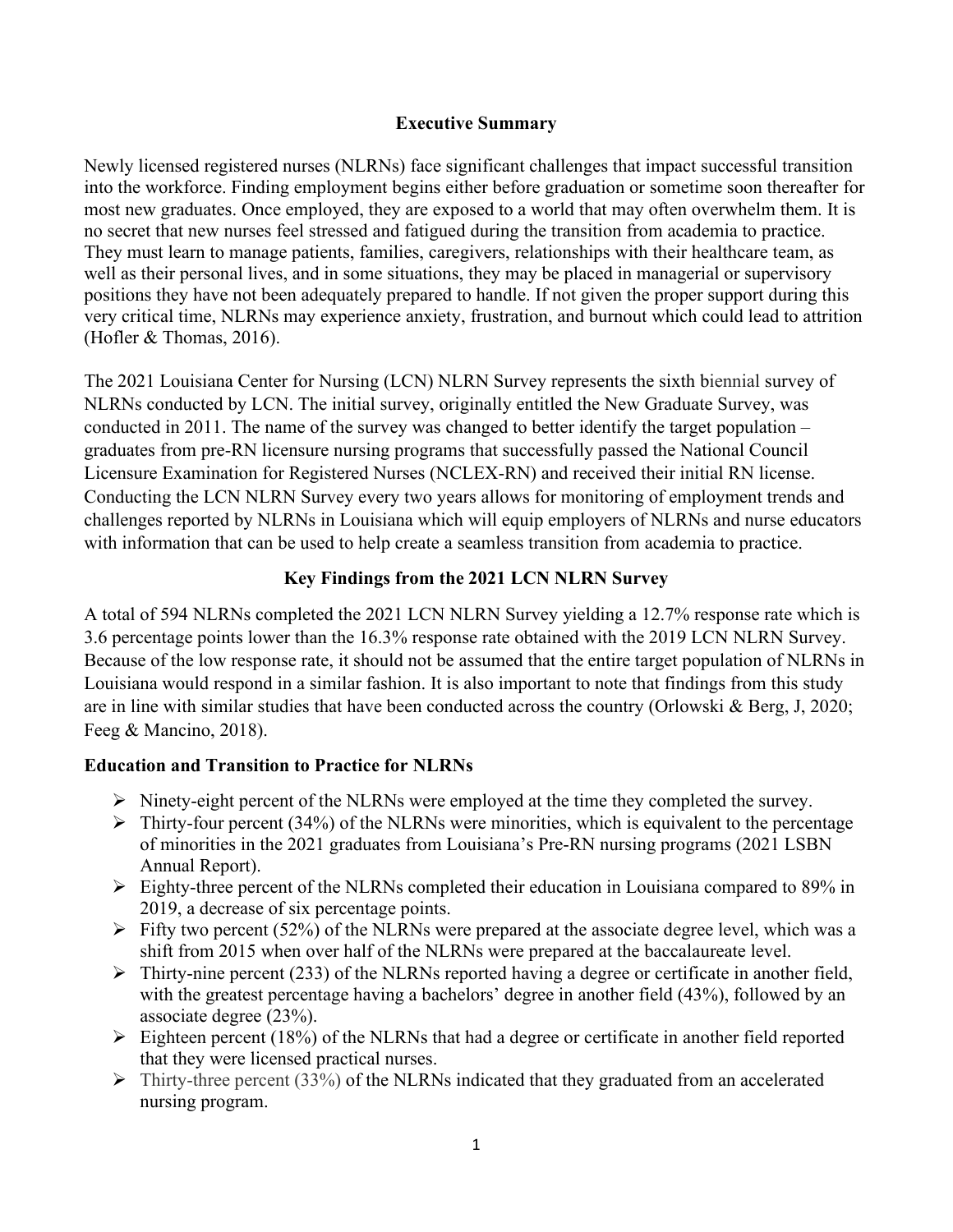- Seventy-nine percent (79%) of the NLRNs plan to advance their education:  $35\%$  planned to pursue a baccalaureate degree in nursing, 39% a masters' degree in nursing, and 11% planned to pursue a doctorate.
- $\triangleright$  Sixty-four percent (64%) of the NLRNs took the NCLEX-RN between two to seven weeks after graduation; 33% between 2-4 weeks; and 31% between 5-7 weeks.
- $\triangleright$  Ninety-two percent (92%) of the NLRNs reported passing the NCLEX-RN on first take.
- $\triangleright$  The percentage of NLRNs seeking employment prior to graduation went from 78% in 2019 to 75% in 2021, a decrease of 3 percentage points.
- $\triangleright$  In 2021, 43% of the NLRNs reported that they had participated in a nurse residency program compared to 15% in 2017 and 38% in 2019.
- $\triangleright$  Sixty-six percent (220) of the NLRNs that had not participated in a nurse residency program reported that a nurse residency/transition to practice program was not offered by their employer.
- $\triangleright$  The top two motivating factors reported by NLRNs for participating in a nurse residency program were increasing skills and confidence (68% of respondents) and receiving a salary/stipend (58% of respondents).

## **NLRNs Find Employment**

- $\triangleright$  Ninety-eight percent (98%) of the NLRNs were employed at the time they completed the survey which was consistent with the 2019 survey.
- $\triangleright$  Eighty-four percent (84%) of the NLRNs submitted less than three job applications before finding a position as a RN compared to 56% in 2013.
- $\triangleright$  Ninety-seven percent (97%) of the NLRNs found employment as a RN in less than three months.
- $\triangleright$  Methods used by NLRNs to seek employment included: previous employment (36%), clinical experience at the healthcare facility (34%), hospital/health facility websites (29%), knowing someone at the healthcare facility (22%), job fair (12%); and referral (8%).
- $\triangleright$  Sixty-five percent (65%) of the NLRNs had worked as a RN for more than a year at the time they completed the 2021 LCN NLRN Survey, followed by 16% that reported being employed seven to ten months.
- $\triangleright$  The vast majority (95%) of NLRNs were working full-time, two percent reported working parttime and three percent were working on a per diem basis.
- $\triangleright$  Seventy-two percent (72%) of the NLRNs reported being employed in an acute care hospital at the time of completion of the survey, six percent were working in home health/community health/public health, five percent were working in clinic/ambulatory care, and five percent in long term care/skilled nursing facilities.
- Seventy-eight percent (78%) of the NLRNs reported that they were working in their job of choice.
- $\triangleright$  Thirty-six percent (36%) of the employed NLRNs reported starting salaries of \$25-\$27 an hour compared to 23% in 2019. The percentage of NLRNs reporting a starting salary of \$22-\$24 an hour decreased by 30 percentage points over the last two years (58% in 2019; 64% in 2017).
- $\triangleright$  Thirty-three percent (189) of the NLRNs reported that they had changed employment settings at least once since their initial position as a RN.
- $\triangleright$  Reasons given for changing positions included uncomfortable work environment (38%), which included bullying, inadequate training, unsafe staff/patient ratios and lack of support by management/administration; better opportunities (16%); need for better pay/benefits ( 14%); relocation  $(9\%)$ ; travel nursing  $(7\%)$ ; and other  $(17\%)$ .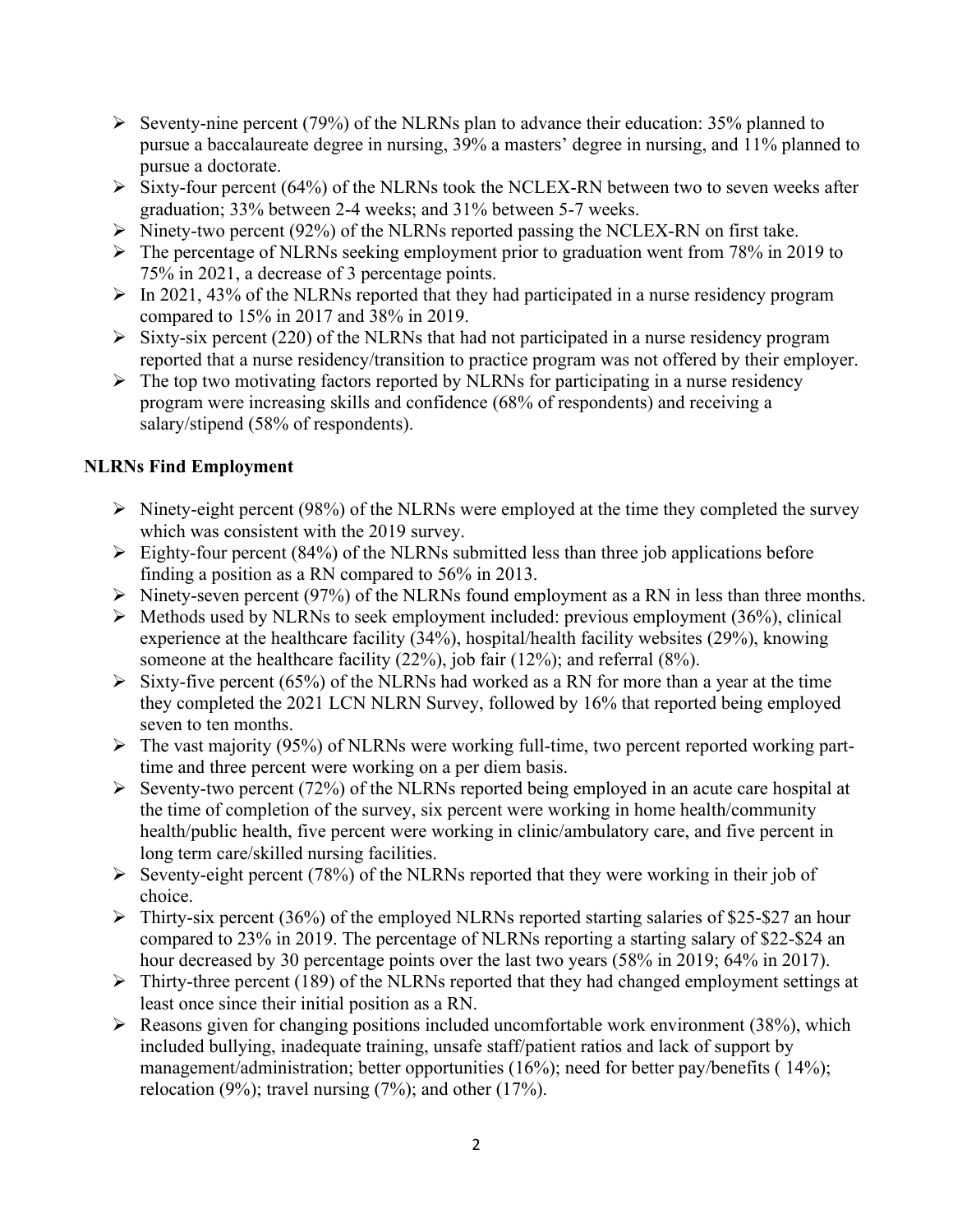## **NLRNs That Were Not Employed**

- $\triangleright$  Two percent of the NLRNs reported that they were unemployed at the time they completed the 2021 LCN NLRN Survey.
- $\triangleright$  Eight of the NLRNs reported that they were not actively seeking employment and one said they had been seeking employment for less than three months.
- $\triangleright$  Reasons given for not being hired included: employers were not currently hiring; lack of experience; and no positions were available for new graduates.

## **Narrative Comments by NLRNs**

Each year the LCN NLRN Survey is conducted, respondents are asked to share comments/concerns about their employment seeking experiences in Louisiana and each year there have been hundreds of comments shared about their successes and challenges in pursuing employment as a RN in Louisiana, as well as their experiences as newly employed RNs. The following represent a few of the NLRNs comments that are presented with grammatical edits. More of their comments as written and without edits can be found at the end of this report. To maintain anonymity, the letter 'X' was used when NLRNs referred to specific health care agencies or cities.

## **NLRNs that found it relatively easy to find employment in Louisiana**

- I had no issues finding employment. I receive (and still receive) mail/emails regarding employment opportunities in the region.
- It's easy to get job in Louisiana.

# **Lack of experience and not feeling prepared**

- It was very difficult to find 8 hr. shift jobs both in the acute care settings and dr.'s offices without having any form of nursing experience.
- Several employers want 1-year clinical RN experience. They did not take my 7 yrs. as an LPN into consideration.
- There should certainly be more opportunities for newly licensed nurses to transition into their career field as there are hardly any opportunities around my residence; and health care facilities need to implement better orientation programs as many of them lack proper organization and preparation for new nurses, which hinders them to practice as safer and effective nurses when completing their orientation. As a newly licensed nurse I have had a hard time finding a job in my field of interest in Louisiana as well because of the lack of facilities wanting to hire due to no/little prior experience.

#### **Nurse residency /transition to practice programs**

- Improve and enforce staffing ratios and you will improve hiring in critical needs areas. No one wants to start out in Med Surg anymore because they feel forgotten and hung out to dry. Starting out new on nights with a 7-1 ratio with little support and a staff shortage is a guaranteed quick burnout. Universal residencies that have a firm, dedicated schedule with weeks of education and orientating moving through all units/ levels of care, and skills labs, would be highly beneficial, not only in making a better equipped more well-rounded, more capable new nurse, but also in finding the best department fit for those nurses.
- The only concern is that there are not a lot of preceptors assigned to train new grads due to the lack of staff. Many facilities are working short and new grads are not being trained at their best.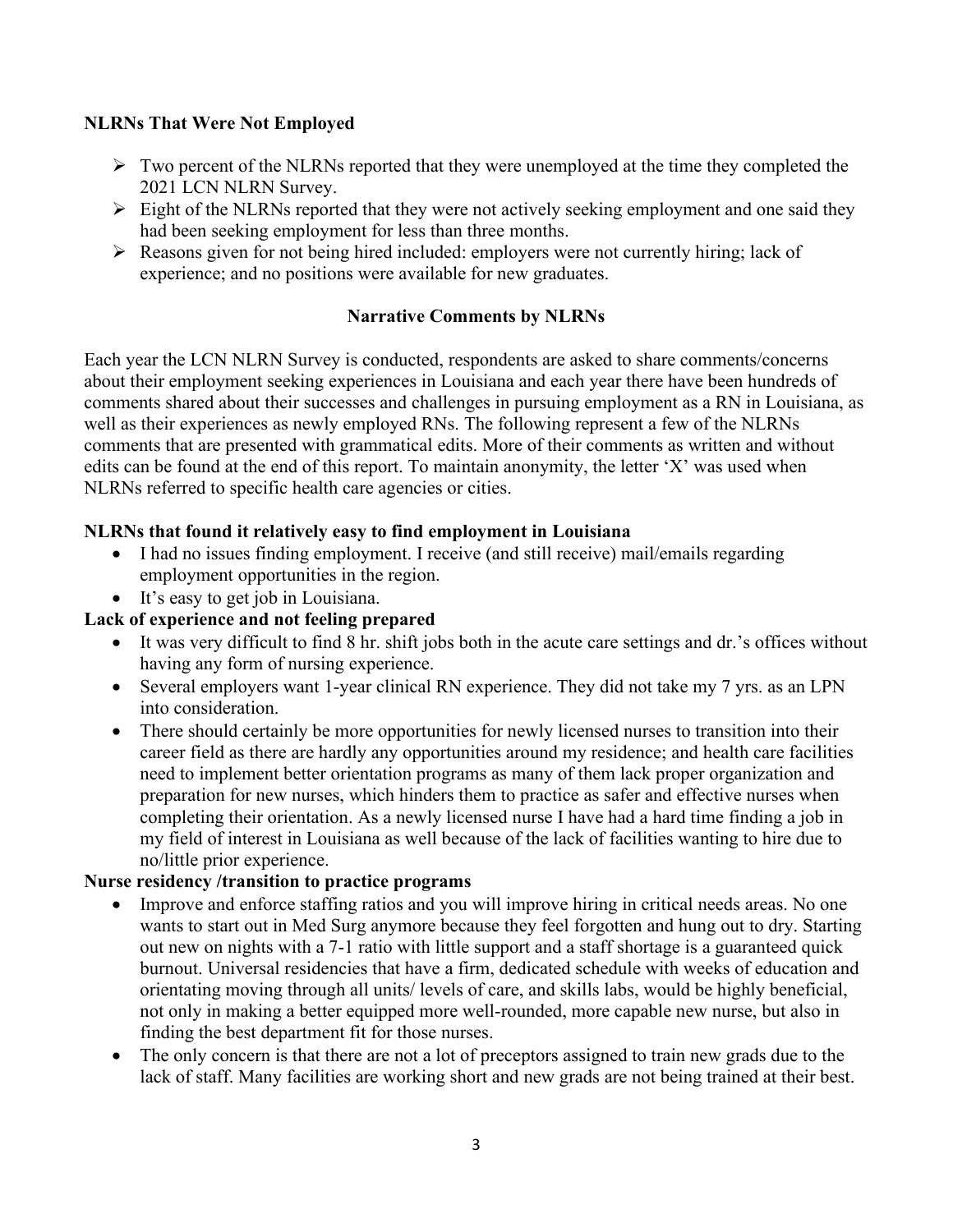#### **Hiring / Interview process**

- Research jobs and employers before accepting the first one that comes along.
- Finding a nurse tech/intern job is the best way to know the type of unit/nursing one is trying to pursue

#### **Work environment**

- Educate new nurses to stand up for themselves and not be bullied by more experienced nurses. And let them know it's acceptable to ask for a different preceptorship during orientation. Even though employers may say they do not tolerate bullying in the workplace, looking the other way is accepting the behavior.
- I personally was happy to finally have a steady job and was very grateful and lucky to get a job in the field I wanted right out of school. However, after working as a nurse for over a year, it is unfair to have the pay that we do for the amount that we work and must tolerate in the field. We do not get paid enough, and we are being overworked. Administration does not help when we ask. They falsely stated that they are helping. They are completely out of touch with what is happening at the bedside. They wait until the last minute to reorder supplies we desperately need in the hospital let alone the ICUs. It is not fair to us as bedside nurses to be treated as we are and paid as we are. It needs to change.

#### **Nurse patient ratio**

- Please implement safe nurse to pt. ratios!!!
- The staffing ratios are very high demanding and hard for a new nurse to learn under. Poor management at a lot of places and everything is about making a profit, not what benefits the patient.

#### **Salary**

- I do not think there is a problem with finding a job in LA. The problem is that we are short on nurses, and we are not paid enough. Most of the loyal workers are leaving doing travel nursing. I think if the pay was increased or if they offered to pay off our student loans, I think more nurses would stay.
- The starting pay is ridiculous in our area. We can move 1 state over and make almost double. Many leave. The only reason I stayed is because my family lives here.

#### **COVID**

- It concerns me that many hospitals in LA have adopted a policy of requiring the Covid-19 vaccine for employment. I believe a Covid-19 vaccine mandate does and will continue to negatively impact the nursing shortage and ability to secure stable employment.
- The Covid pandemic really sucked and totally ruined my mental health for the duration that it occurred.

#### **Other**

- Places that were once requiring experienced nurses are now allowing new grads with no training to work there as well as travel jobs taking away lots of nurses for insane amount of money whereas not all of us new grads can travel. Which is causing problems because new grad pay traveling vs new grad pay working the floor are completely different amounts. Which is causing people not to want to work "regular" jobs and nurses especially nee grads are becoming burnt out newly graduated because everywhere is so short staffed.
- The pay is too low, the work is hard and dangerous, and students are being taken advantage of. If nursing schools showed students what the job currently is, no one would enroll. Nursing and hospitals deserve reform.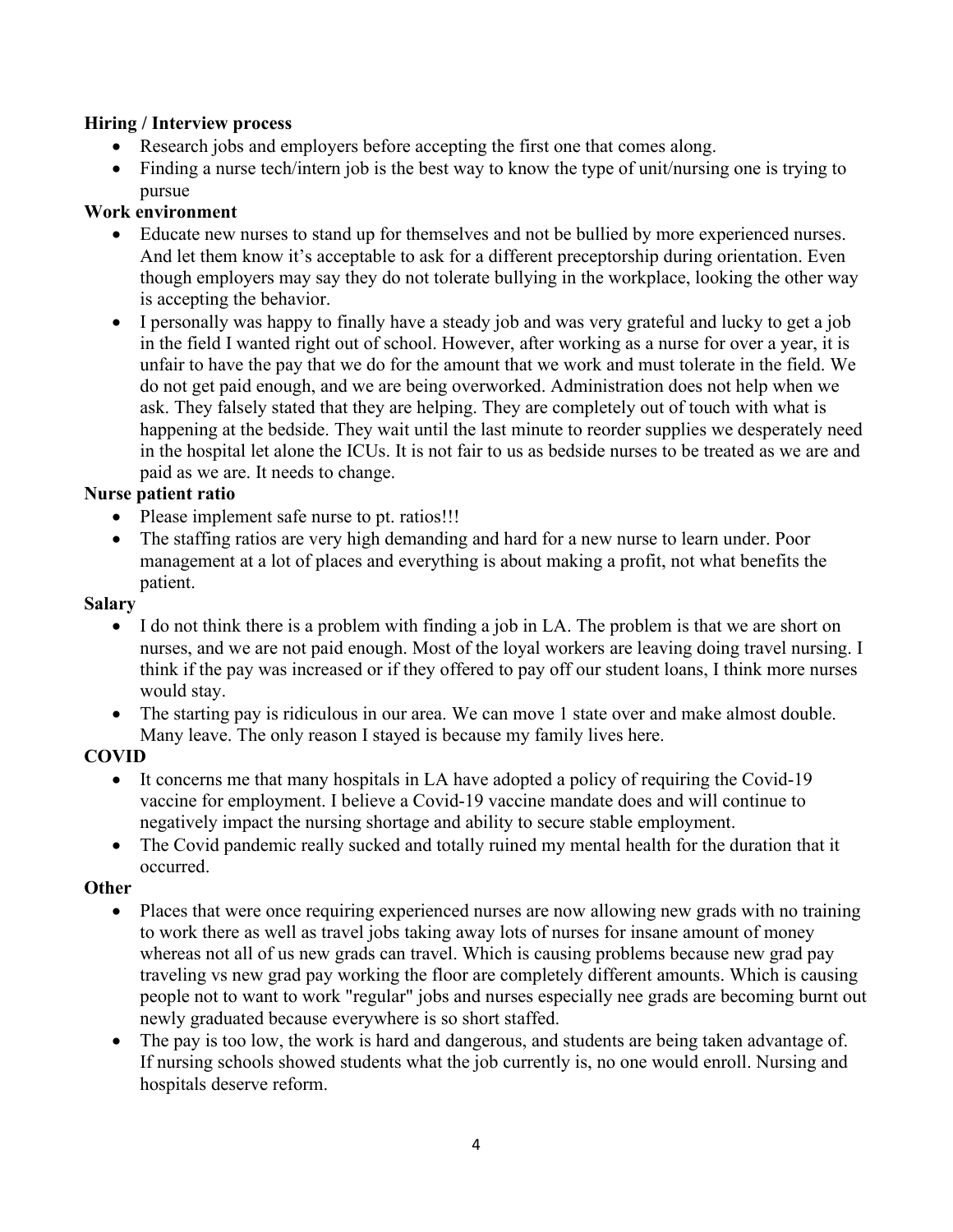#### **Recommendations**

Recommendations that stem from this report include but are not limited to the following:

- $\triangleright$  Implement collaborative, innovative academic-practice partnerships between pre-RN nursing programs in universities and community colleges and healthcare systems that will create an environment that allows the NLRN to attain the critical thinking, clinical, communication and professional skills that are needed to become a safe, effective, compassionate member of the nursing profession.
- $\triangleright$  Develop accredited comprehensive nurse residency programs across the state that will allow for a seamless transition from academia to practice for NLRNs.
- $\triangleright$  Develop nurse mentoring / coaching programs for NLRNS that will allow them to achieve competency, confidence, and autonomy as a RN.
- $\triangleright$  Create a work environment that is supportive, safe, and provides opportunities for NLRNs to increase their skills and advance professionally within the organization.
- $\triangleright$  Utilize innovative strategies such as flex scheduling and decreased nurse patient ratios on large units, such as medical surgical units, to create an environment where NLRNs can enhance their skills, feel valued and productive, and grow as leaders.
- $\triangleright$  Explore the role of repayment of student loans as a determent to NLRNs advancing their education.
- $\triangleright$  Repeat the NLRN Survey every two years to continue to monitor trends in hiring practices experienced by NLRNs as changes occur in the state's health care system, economy, and nursing workforce, to better inform policy makers, schools of nursing, prospective nursing students, and other interested stakeholders.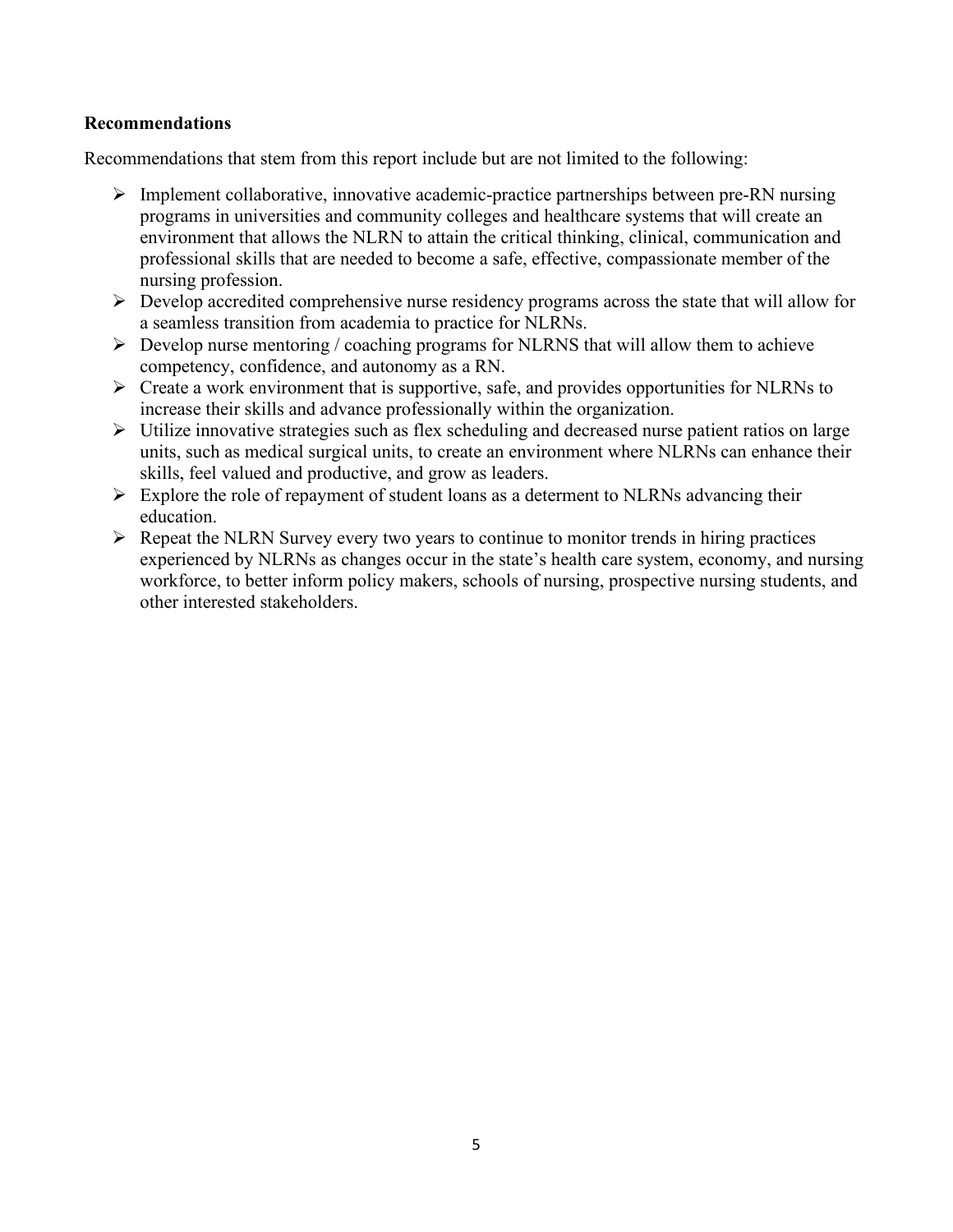#### Introduction

According to the Bureau of Labor Statistics (BLS) Occupational Outlook Handbook (2018), employment of registered nurses (RNs) is projected to grow 9% from 2020 to 2030. About 194,500 openings for RNs are projected each year, on average, over the next decade. Many of those openings are expected to result from the need to replace workers who exit the labor force due to retirement and the need to replace workers who transfer to different occupations. New graduates continue to be the largest source of RNs for recruitment. Yet, there are significant concerns amongst employers about the attrition rate of newly licensed registered nurses (NLRNs) within their institutions. About 17% of NLRNs leave their first job within the first year; 31% by the second year; and by four and a half years, the turnover rate is 49% (Feister, 2013). By six years after graduation, the rate is about 55%. By better understanding the viewpoints and desires of NLRNs regarding the nursing profession, healthcare organizations can be better prepared to attract and retain nurses from a generation which is fast becoming one of the largest cohorts of the nursing profession.

#### Purpose

The Louisiana Center for Nursing (LCN) has conducted the NLRN Survey (formerly referred to as the New RN Graduate Survey) every other year, beginning in 2011, to obtain objective data about the actual and potential employment challenges experienced by NLRNs in Louisiana. Findings from the LCN NLRN Survey are shared with nurse educators, employers, policy makers, student nurses, and other interested stakeholders to identify employment issues or concerns that could potentially impact the current and future nursing workforce in Louisiana. It is imperative that nurse educators and employers of NLRNs are informed about the concerns of this very important segment of the RN workforce if we are to ensure that Louisiana will continue to have a thriving nursing workforce that is safe, effective, and qualified to care for an increasingly diverse and aging population with complex healthcare needs.

#### Methods

In addition to demographic information, newly licensed RNs in Louisiana were asked to respond to questions related to their experiences in finding initial employment as a RN. Some of the questions asked were: When did you begin seeking employment? How many jobs did you apply for prior to securing a RN position? and, Was your initial position as a RN your job of choice? Additional questions have been added to the survey over the years to gain more information about the employment experiences of NLRNs in Louisiana.

On September 29, 2021, an email blast with the link to the 2021 LCN NLRN Survey went out via SurveyMonkey to a total of 4,689 new RNs that received their initial RN license between June 1, 2019, and May 31, 2021. Follow-up email blasts were sent at two- and four-week intervals, and again one week prior to the close of the survey. The survey was closed on Friday, November 12, 2021, with a total of 594 NLRNs completing the survey yielding a 12.7% response rate (Figure 1). Louisiana's response rate is higher than the National Council of State Boards of Nursing 2017 RN Nursing Knowledge Survey which yielded an 11.4% response rate.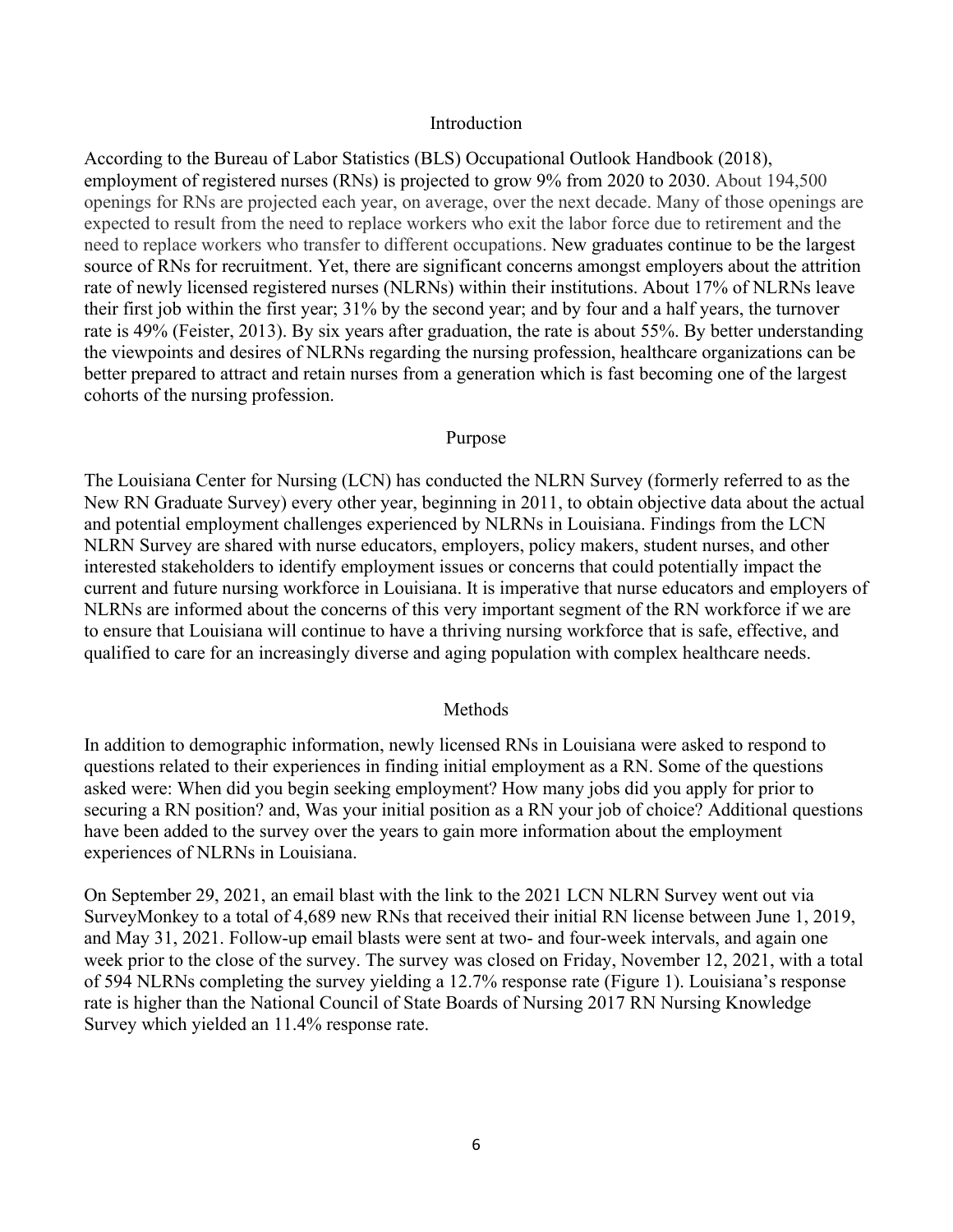

 *Figure 1*. Number of respondents that completed the LCN NLRN Survey.

The Statistical Package for Social Sciences (SPSS version 18) was used to conduct the analysis of the survey. Descriptive statistics were used to describe the population and findings.

#### Limitations

Valuable information about the employment of NLRNs in Louisiana has been gained from data obtained with the LCN NLRN Surveys over the past twelve years. Findings obtained from these types of surveys are used to inform potential employers, nursing faculty, policymakers, and other interested stakeholders. Yet, because of the low response rate, survey findings must be used cautiously, and it should not be assumed that the entire target population of NLRNs in Louisiana would respond in a similar fashion. It is also important to note that findings from this study are in line with other studies that have been done across the country (Orlowski & Berg, J, 2020; Feeg & Mancino, 2018).

#### Findings

Residence of NLRNs While in School and at the time of Completion of the 2021 LCN NLRN Survey

NLRNs were asked to provide information about the parish in which they lived while in nursing school and the parish in which they lived at the time they responded to the 2021 LCN NLRN Survey. Parishes were then converted to the eight Regional Labor Market Areas (RLMA) designated by the Louisiana Workforce Commission (2018). One hundred percent of the eight RLMAs and 91% of parishes (58 of the 64 parishes) in Louisiana were represented in the survey. Since 2013, most of the respondents lived in the New Orleans, Baton Rouge, and Shreveport RLMAs while in nursing school and at the time that they completed the survey (Table 1).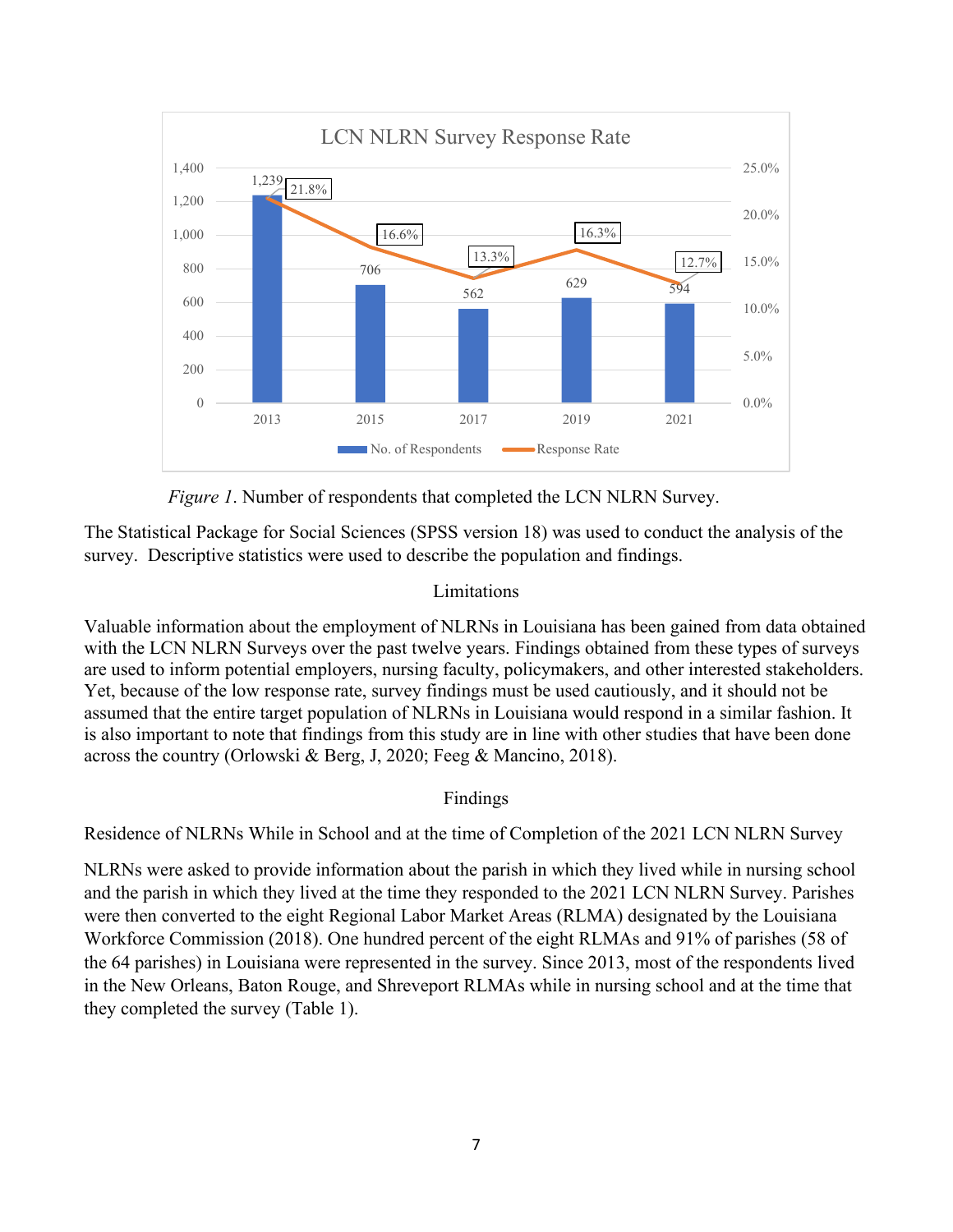Table 1. Residence of NLRNs while in school and at the time of completion of the 2021 LCN NLRN Survey according to Regional Labor Market Area (RLMA)

| <b>Regional Labor</b><br><b>Market Areas</b> | <b>Residence</b><br>while in<br><b>School</b><br>(2021) |               | <b>Current</b><br><b>Residence as</b><br>a RN<br>(2021) |               | <b>Residence</b><br>while in<br><b>School</b><br>(2019) |               | <b>Current</b><br><b>Residence as</b><br>a RN<br>(2019) |               | <b>Residence</b><br>while in<br><b>School</b><br>(2017) |               | <b>Current</b><br><b>Residence</b><br>as a RN<br>(2017) |               | <b>Residence</b><br>while in<br><b>School</b><br>(2015) |               | <b>Current</b><br><b>Residence as</b><br>a RN<br>(2015) |               | <b>Residence</b><br>while in<br><b>School</b><br>(2015) |               | <b>Current</b><br><b>Residence as</b><br>a RN<br>(2013) |                |
|----------------------------------------------|---------------------------------------------------------|---------------|---------------------------------------------------------|---------------|---------------------------------------------------------|---------------|---------------------------------------------------------|---------------|---------------------------------------------------------|---------------|---------------------------------------------------------|---------------|---------------------------------------------------------|---------------|---------------------------------------------------------|---------------|---------------------------------------------------------|---------------|---------------------------------------------------------|----------------|
|                                              | #                                                       | $\frac{0}{0}$ | #                                                       | $\frac{0}{0}$ | $\#$                                                    | $\frac{0}{0}$ | $\#$                                                    | $\frac{0}{0}$ | #                                                       | $\frac{0}{0}$ | #                                                       | $\frac{0}{0}$ | $\#$                                                    | $\frac{0}{0}$ | #                                                       | $\frac{0}{0}$ | #                                                       | $\frac{0}{0}$ | #                                                       | $\frac{6}{10}$ |
| RLMA 1 - New<br>Orleans                      | 143                                                     | 24%           | 167                                                     | 28%           | 164                                                     | 26%           | 186                                                     | 30%           | 154                                                     | 27%           | 155                                                     | 28%           | 190                                                     | 27%           | 206                                                     | 28%           | 343                                                     | 28%           | 356                                                     | 29%            |
| $RLMA$ 2 $-$<br><b>Baton Rouge</b>           | 97                                                      | 16%           | 104                                                     | 18%           | 113                                                     | 18%           | 131                                                     | 21%           | 114                                                     | 20%           | 117                                                     | 21%           | 131                                                     | 19%           | 118                                                     | 21%           | 239                                                     | 19%           | 226                                                     | 18%            |
| $RLMA$ 3 -<br>Houma                          | 39                                                      | $7\%$         | 25                                                      | $4\%$ 41      |                                                         | $7\%$ 27      |                                                         | 4%            | $\overline{32}$                                         | 6%            | 26                                                      | $5\%$         | 40                                                      | 6%            | 33                                                      | $5\%$         | $\overline{52}$                                         | 4%            | 40                                                      | 3%             |
| $RLMA$ 4 -<br>Lafayette                      | 87                                                      | 15%           | 80                                                      | 13% 52        |                                                         | 8% 57         |                                                         | 9%            | 45                                                      | 8%            | 50                                                      | 9%            | 66                                                      | 9%            | 72                                                      | 9%            | 99                                                      | 8%            | 121                                                     | 10%            |
| RLMA 5 - Lake<br>Charles                     | 40                                                      | 7%            | 32                                                      | 5% 29         |                                                         | $5\%$ 26      |                                                         | 4%            | 28                                                      | 5%            | 31                                                      | 6%            | 51                                                      | 7%            | 49                                                      | 6%            | 111                                                     | 9%            | 88                                                      | 7%             |
| $RLMA 6 -$<br>Alexandria                     | 35                                                      | 6%            | 34                                                      | 6% 31         |                                                         | 5% 25         |                                                         | 4%            | 30                                                      | 5%            | 34                                                      | 6%            | 39                                                      | 6%            | 42                                                      | 6%            | 62                                                      | $5\%$         | 68                                                      | 6%             |
| $RLMA$ 7 -<br>Shreveport                     | 96                                                      | 16%           | 94                                                      | 16% 108       |                                                         | 17%           | 100                                                     | 16%           | 97                                                      | 17%           | 92                                                      | 16%           | 111                                                     | 16%           | 105                                                     | 16%           | 213                                                     | 17%           | 200                                                     | 16%            |
| $RLMA 8 -$<br>Monroe                         | 42                                                      | $7\%$         | 42                                                      | 7% 50         |                                                         | 8% 49         |                                                         | 8%            | 43                                                      | 8%            | 39                                                      | 7%            | 46                                                      | 7%            | 37                                                      | 7%            | 62                                                      | $5\%$         | 63                                                      | $5\%$          |
| Not Sure of<br>Region                        |                                                         | $0.2\%$       |                                                         | $0.2\%$ 2     |                                                         | $0.3\%$ 4     |                                                         | 0.6%          | $\mathbf{1}$                                            | 0.2%          | $\overline{2}$                                          | 0.4%          | $\overline{4}$                                          | 0.6%          | $\overline{3}$                                          | 0.4%          | $\overline{3}$                                          | 0.2%          | $\overline{7}$                                          | 0.6%           |
| Do not live in<br>Louisiana                  | 14                                                      | $2\%$         | 15                                                      | 3% 39         |                                                         | $6\%$ 24      |                                                         | 4%            | 18                                                      | 3%            | 16                                                      | 3%            | 28                                                      | 4%            | 41                                                      | 3%            | 55                                                      | 4%            | 70                                                      | 6%             |
| <b>Total</b>                                 | 594                                                     |               | 594                                                     |               | 629                                                     |               | 629                                                     |               | 562                                                     |               | 562                                                     |               | 706                                                     |               | 706                                                     |               | 1,239                                                   |               | 1,239                                                   |                |

Note: Questions related to residency were not included in the 2011 survey.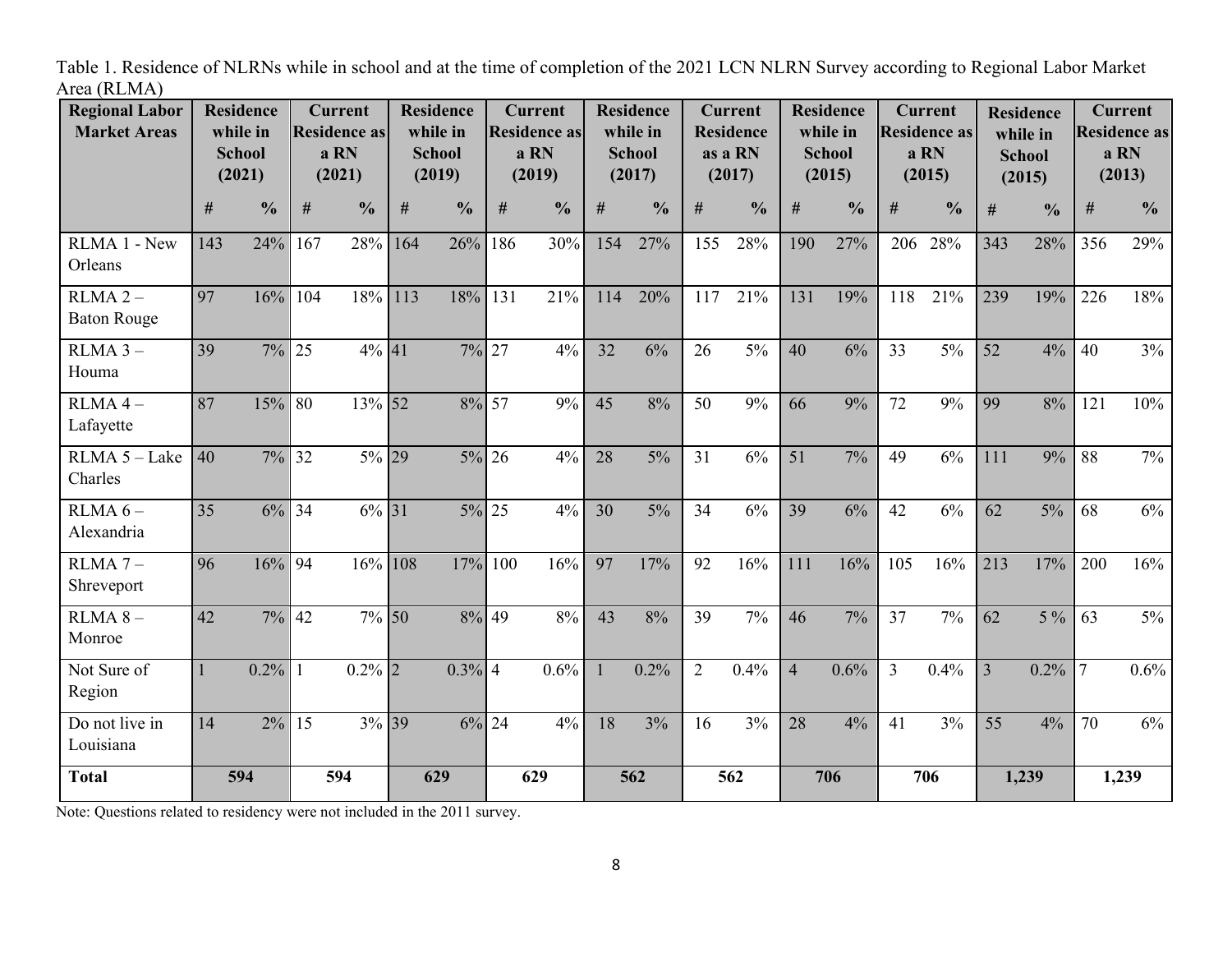

*Figure 2*. Place of residence for NLRNs pre- and post-graduation in 2021.

#### Gender

As shown in Figure 3, each year most respondents to the LCN NLRN Survey have been females, which is in alignment with Louisiana's RN workforce (88% female in 2021) and students enrolled in Louisiana's Pre-RN programs (89% female in 2021) (LSBN Annual Report, 2021; LCN 2021 Education Capacity Report; LCN 2021 Nurse Supply Addendum Report).



*Figure 3*. Gender of respondents to the LCN NLRN Survey.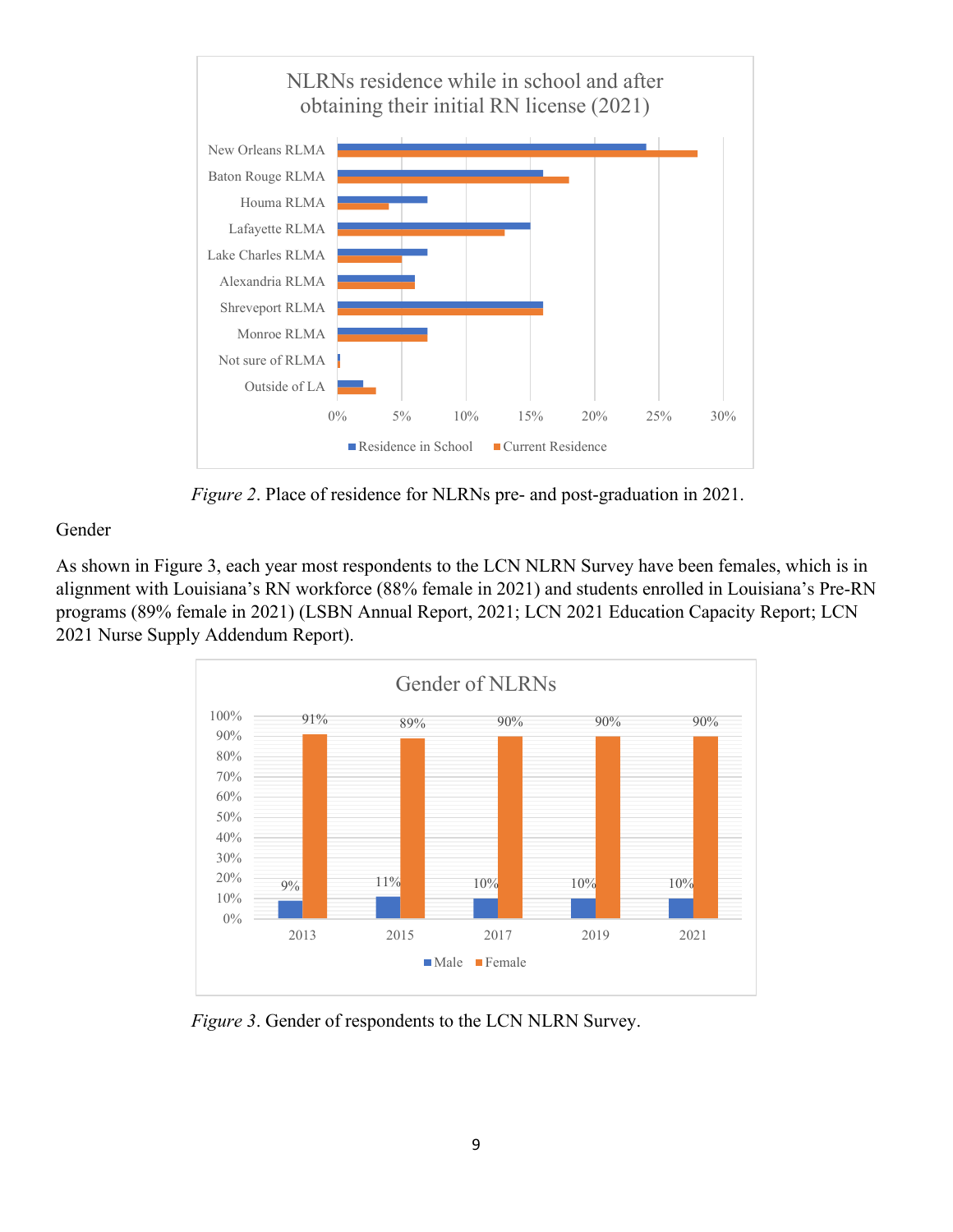# Race

In 2021, 67% of the NLRN respondents were White/Caucasian (Figure 4) with 34% of the NLRNs that responded to the survey reporting that they were minorities. This is equivalent to the percentage of minorities that were represented in the 2021 graduates from Louisiana's Pre-RN nursing programs (2021 LSBN Annual Report). In contrast, 79% of the nursing workforce in Louisiana were White/Caucasian in 2021. These findings indicate that NLRNs in Louisiana are more diverse than the current nursing workforce (2021 LCN Nurse Supply Addendum Report). Beginning in 2017, NLRNs were given the option to select 'Two or More Races' which may have contributed to the decrease in the percentage of NLRNs selecting White/Caucasian since 2017.



 *Figure 4*. Race of respondents to the LCN NLRN Survey.

# Ethnicity

According to the U.S. Census Bureau (2021), 18.5% of the U.S. population is Hispanic/Latino, whereas 5.3% of Louisiana's population is Hispanic/Latino. Five percent of the respondents to the 2021 LCN NLRN Survey reported their ethnicity as Hispanic/Latino (Figure 5), three percent of Louisiana's 2021 pre-RN graduates and three percent of Louisiana's RN workforce are of Hispanic/Latino ethnicity (LCN 2021 Nurse Supply Addendum Report).



 *Figure 5*. Ethnicity of respondents to the 2021 LCN NLRN Survey.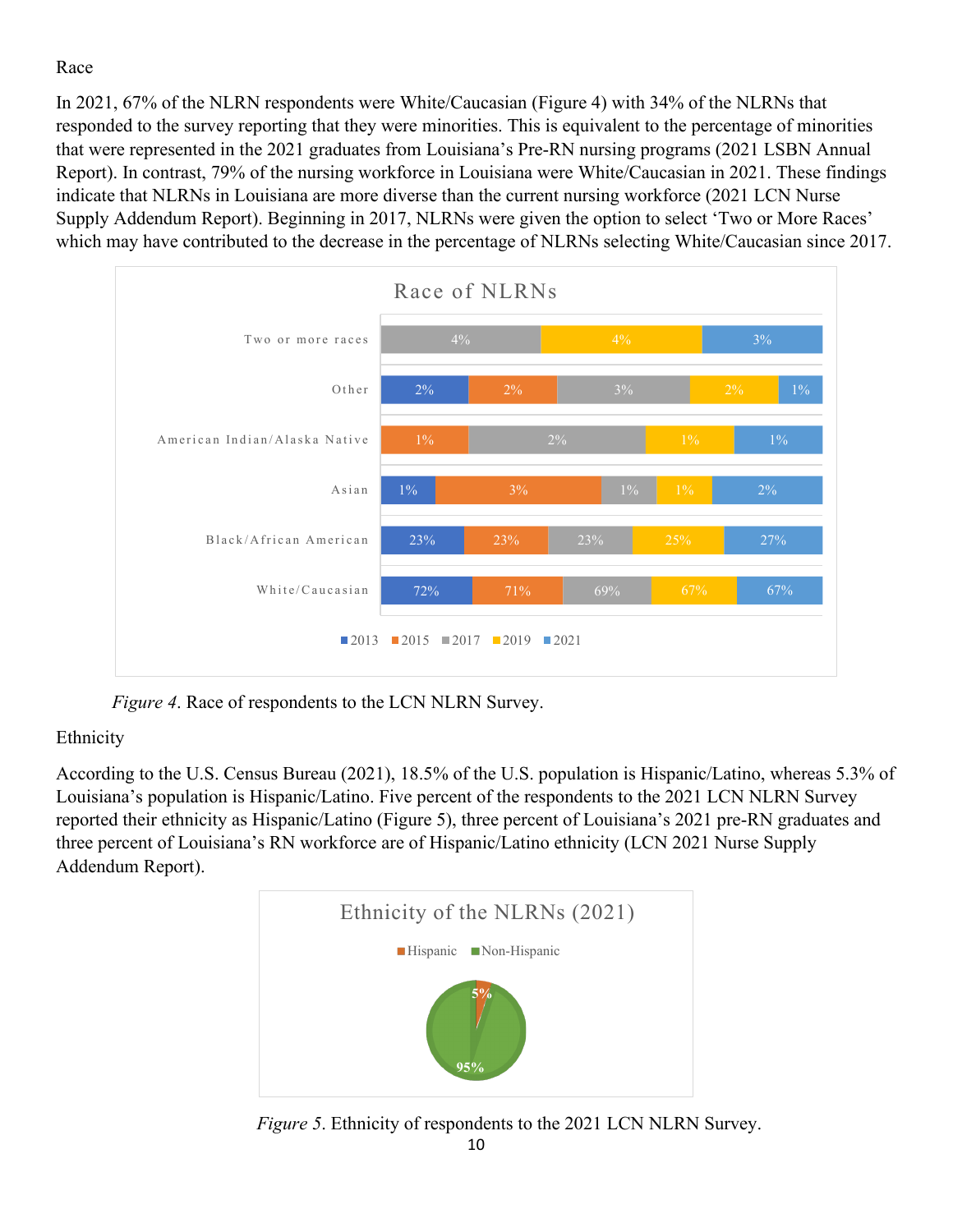# Age

As seen in Figure 6, over the years, most of the respondents to the LCN NLRN Survey were between 20 and 30 years of age (53% in 2021) followed by 31-40 years of age (29% in 2021). Sixteen percent of the NLRNs were between 41 and 50 years of age. There continues to be a very small percentage of NLRNs that are between 51 and 60 years of age (2% in 2021).



 *Figure 6*. Age of respondents to the LCN NLRN Survey.

# Location of Nursing Education

Findings from each of the NLRN Surveys beginning in 2011, revealed that most respondents completed their education in Louisiana. In 2021, 83% of the NLRNs responding to the survey completed their education in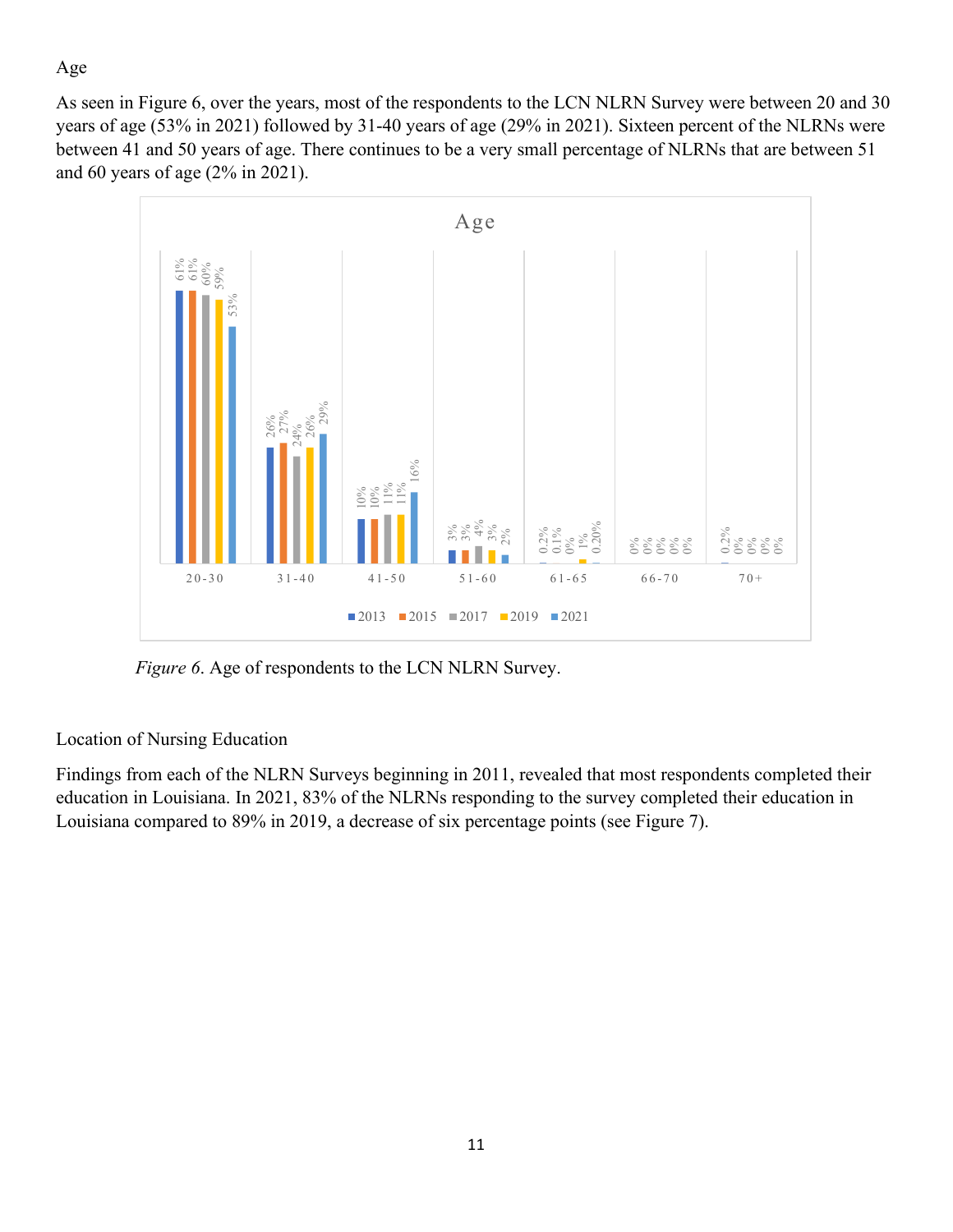

 *Figure 7*. Location of nursing education of respondents to the LCN NLRN Survey.

# Educational Preparation

A larger proportion of the respondents to the 2021 LCN NLRN Survey were prepared at the associate degree level (52%) when compared to the baccalaureate level (47%), which is a shift from the previous three surveys when over half of the respondents to the LCN NLRN Survey were prepared at the baccalaureate level. Only 0.3% of the respondents were prepared at the diploma level (Figure 8). This may be attributable to the one diploma nursing program in the state closing and reopening during this time.



 *Figure 8*. Educational preparation of respondents to the LCN NLRN Survey.

# Degrees or Certificates in Other Fields

Beginning in 2013, NLRNs were asked to identify degrees or certificates they had acquired in fields outside of nursing. Thirty-nine percent (233) of the respondents to the 2021 LCN NLRN Survey reported having a degree or certificate in another field, with the greatest percentage having a bachelors' degree in another field (43%),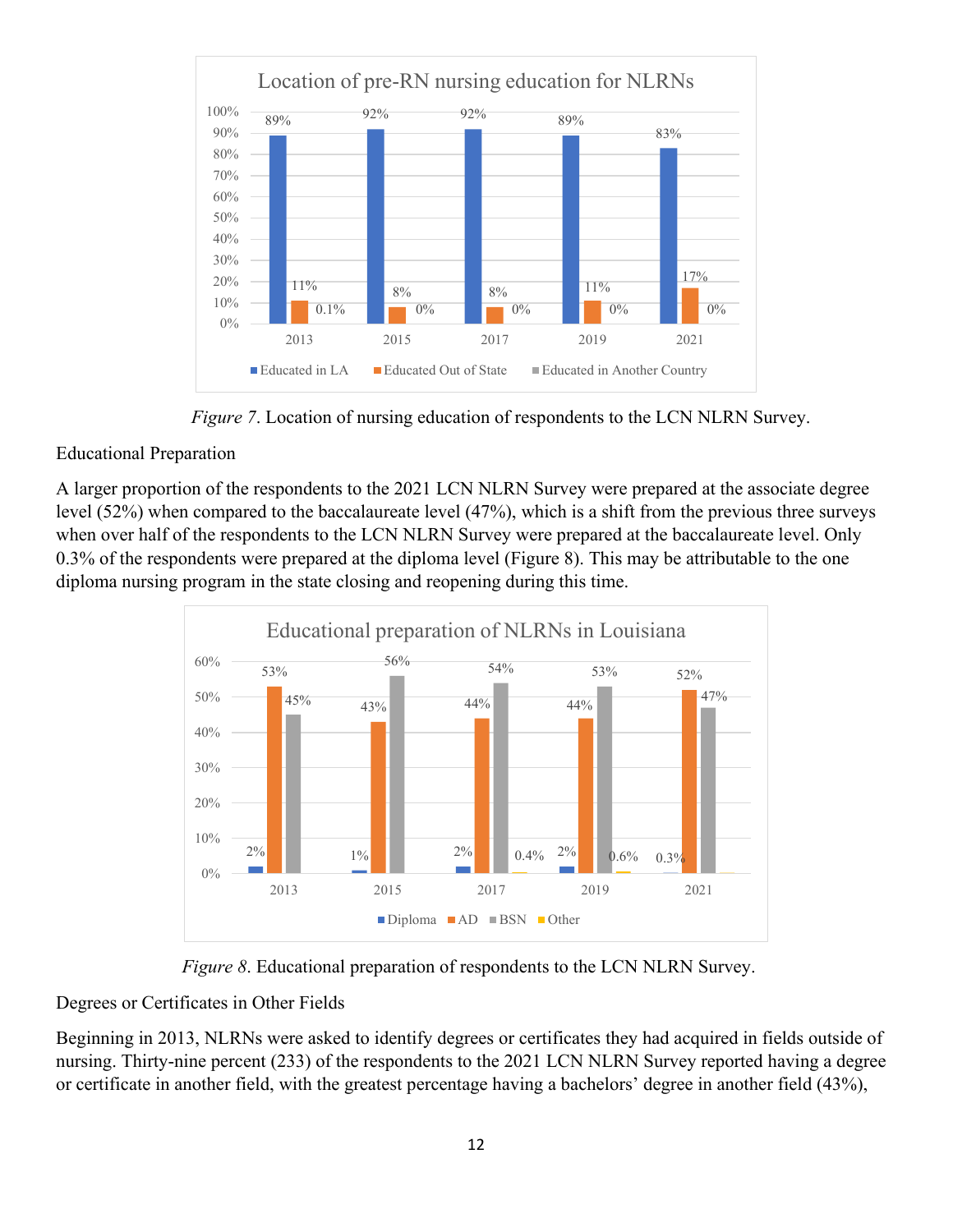followed by an associate degree (23%) (Figure 9). In 2021, 18% (43) of the respondents having a degree or certificate in another field reported that they were licensed practical nurses.





# Graduates from Accelerated Nursing Programs

With an increasing emphasis on preparing nurses at the baccalaureate and higher degree level, one innovative approach to nursing education that has gained significant momentum is the accelerated degree program for nonnursing graduates. These programs build on previous learning experiences and provide a way for individuals with undergraduate degrees in other disciplines to transition into nursing (AACN, 2017). Since 2013, over one fourth of the respondents to the 2021 LCN NLRN survey indicated that they graduated from accelerated nursing programs (Figure 10).



*Figure 10.* Respondents to the LCN NLRN Survey that graduated from accelerated nursing programs.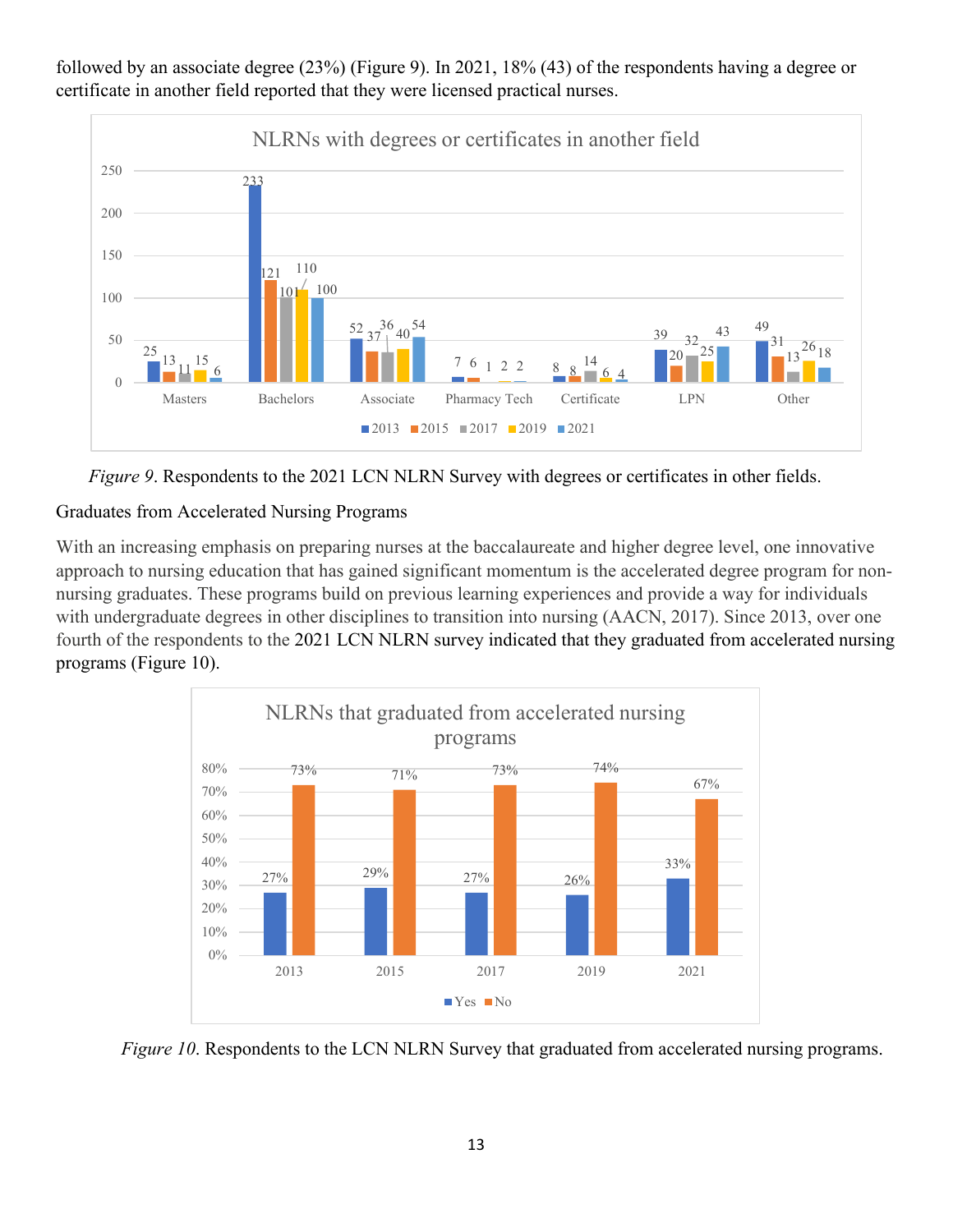# NLRNs Plans to Advance Their Education

According to the Institute of Medicine Report on the Future of Nursing (2011), education should serve as a platform for continued lifelong learning and include opportunities for seamless transition to higher degree programs. This concept of continued lifelong learning is evident in the responses from NLRNs in Louisiana (Figure 11). In 2021, 79% of the NLRNs indicated that they plan to advance their education.



*Figure 11*. Plans of respondents to the LCN NLRN to advance their education.





*Figure 12*. Type of advanced education that NLRNs plan to pursue.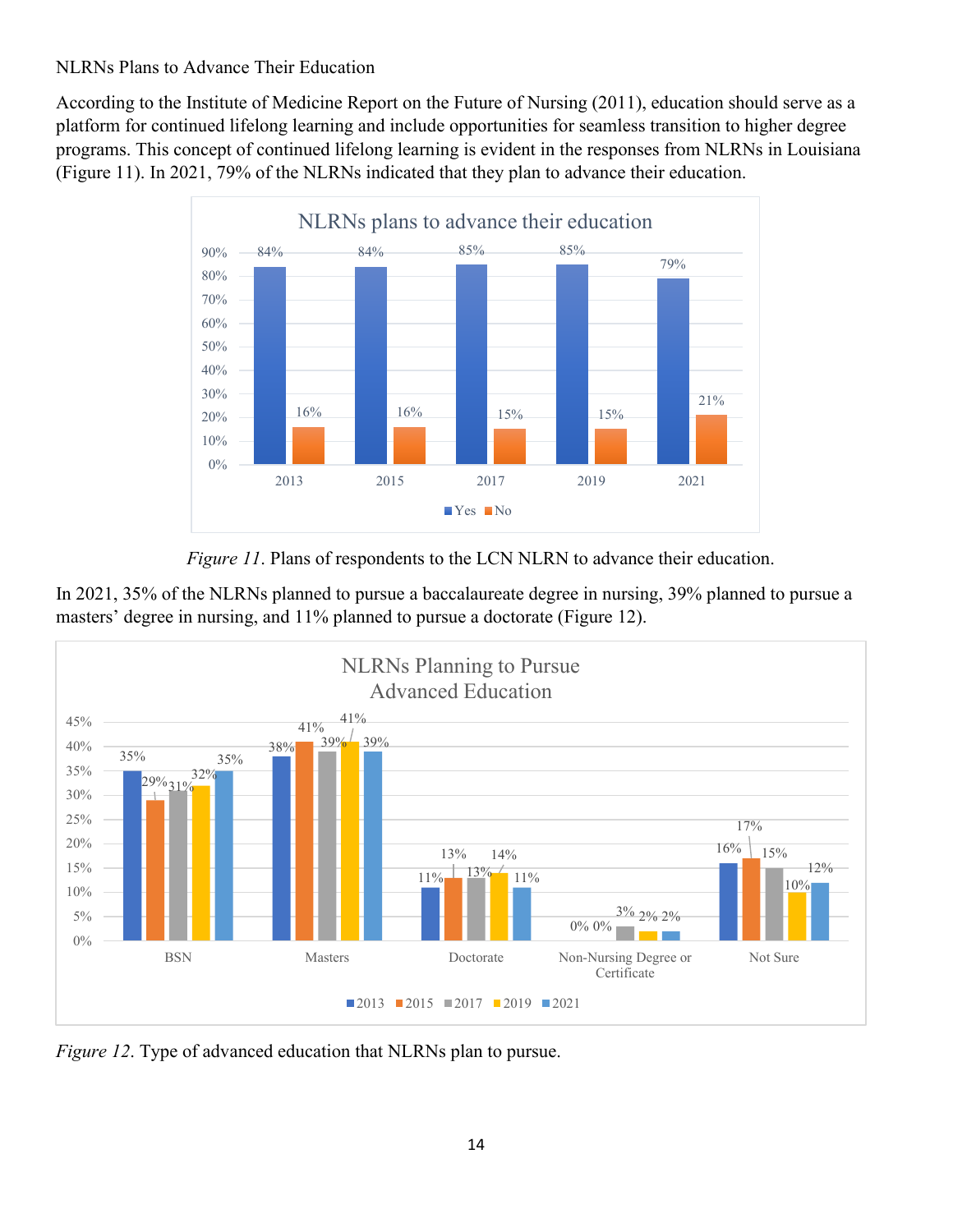# Length of Time Between Graduation and Taking the NCLEX-RN

Taking the National Council Licensure Examination for RNs (NCLEX-RN) as soon after graduation as possible is positively correlated with an increased chance of passing the examination on first take (Zerwekh and Garneau, 2018). It is thought that if graduates wait too long after graduation to take the NCLEX-RN, their level of comprehension of critical information will be decreased. Sixty-four percent of the NLRNs responding to the 2021 survey took the NCLEX-RN between two to seven weeks after graduation; 33% between 2-4 weeks; and 31% between 5-7 weeks (Figure 13). Nineteen percent of the respondents to the 2021 LCN NLRN Survey took the exam two months after graduation, nine percent took it three months after graduation, and six percent took the exam greater than three months after graduation.



 *Figure 13*. NLRNs report length of time between graduation and taking the NCLEX-RN.

Passage on the NCLEX-RN on First Take

As seen in Figure 14, most of the respondents to the LCN NLRN Survey were successful in passing the NCLEX-RN on first take. In 2021, 92% of the NLRNs reported passing the NCLEX-RN on the first take which is in line with Louisiana's overall passage rate of 88.93% in 2021.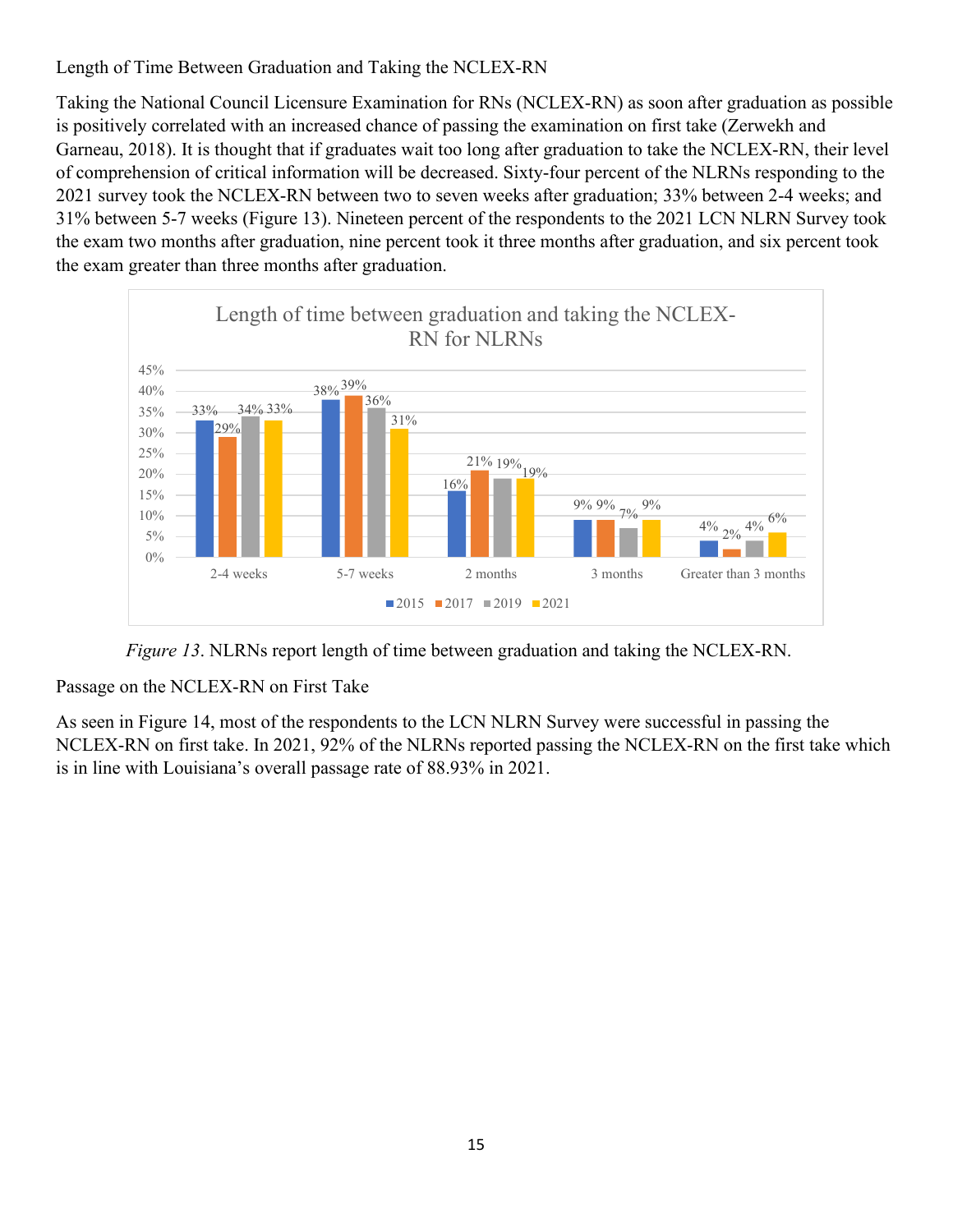

*Figure 14*. Passage on the NCLEX-RN on first take for NLRNs. This question was not asked on the 2011 and 2013 NLRN Surveys.

Seeking Employment as a RN

Most new graduates began seeking employment prior to graduation based on findings from the NLRN surveys (Figure 15). The number of respondents that reported seeking employment prior to graduation increased by 18 percentage points between 2013 and 2021. The percentage of new graduates waiting to seek employment immediately after graduation went from 23% in 2013 to 11% in 2021, a decrease of 12 percentage points. Additionally, those respondents waiting to seek employment after passing the NCLEX-RN has decreased with each survey since 2015.



*Figure 15*. Point at which NLRNs reported that they began to seek employment as a RN.

Participation in a Nurse Residency Program

The implementation of nurse residency programs was one of the major recommendations that came out of the Institute of Medicine Report on the Future of Nursing (2011). In 2017, a question was added to the LCN NLRN Survey to gain insight into the participation of Louisiana's NLRNs in nurse residency or transition to practice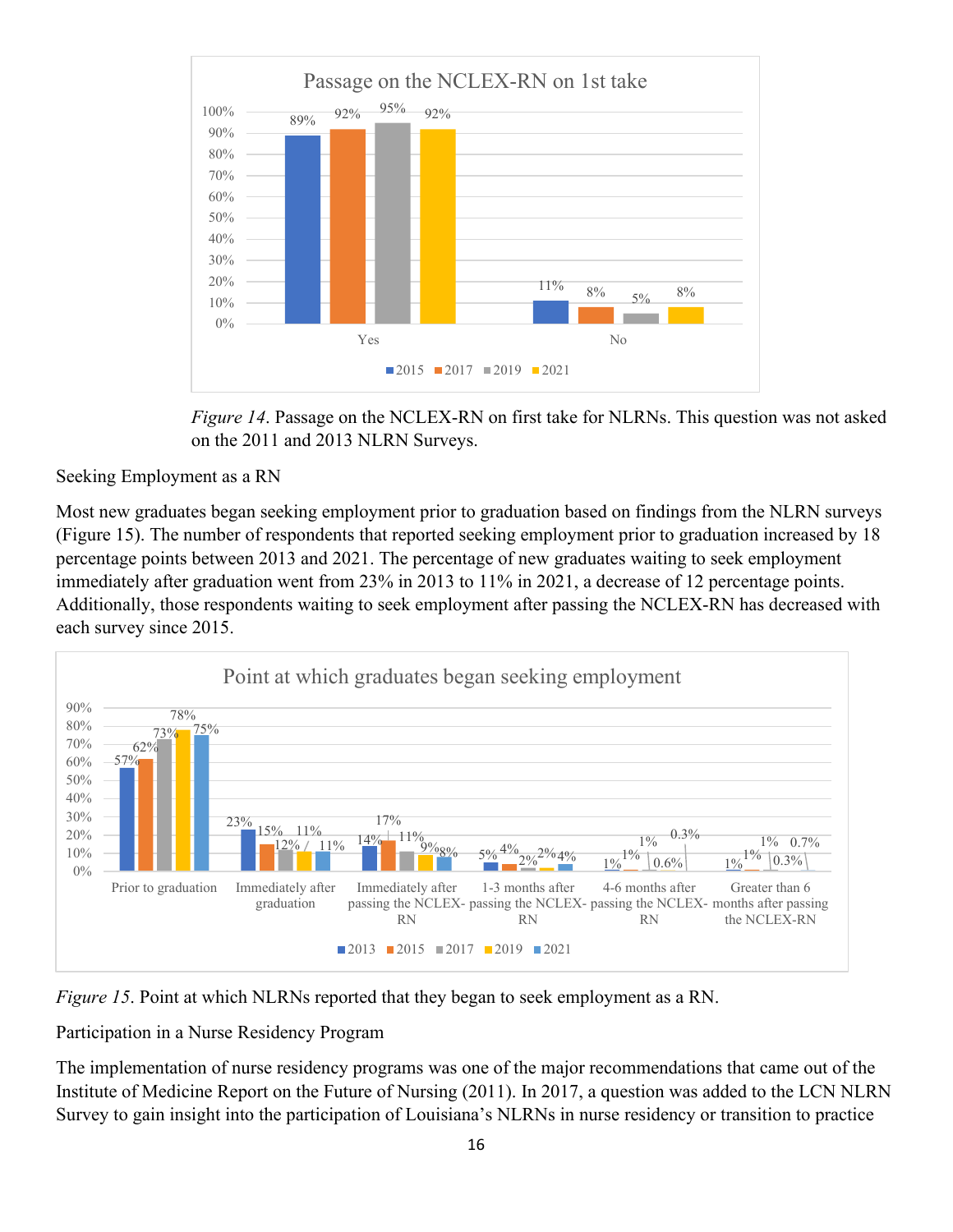programs. As seen in Figure 16, in 2021, 43% of the NLRNs reported participation in a nurse residency program compared to 15% in 2017, which represents a 28-percentage point increase in the number of NLRNs that completed a nurse residency program.



 *Figure 16*. NLRNs report participation in a nurse residency program.

When asked about the barriers that prevented them from participating in a nurse residency program, 66% (220) of the NLRNs that had not participated in a nurse residency program reported that a nurse residency/transition to practice program was not offered by their employer, 22% (72) indicated that there was not a transition to practice program available that addressed the specialty area they were interested in, and 11% (36) reported that they did not see the value in participating in a nurse residency/transition to practice program (Figure 17).



*Figure 17*. Reasons why NLRNs did not participate in a nurse residency/transition to practice program in 2021.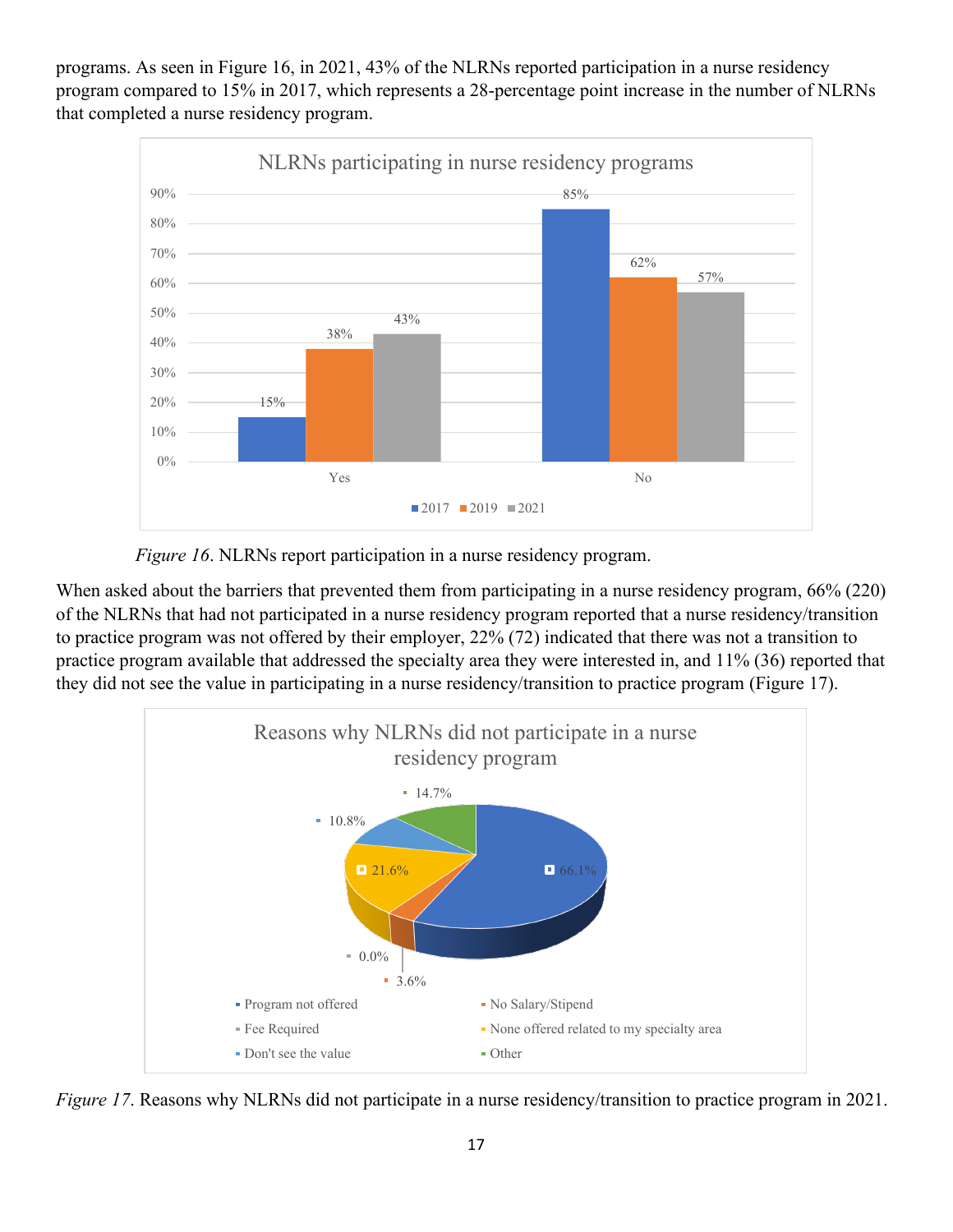In 2021, the top two motivating factors for participating in a nurse residency program were increasing skills and confidence (68% of respondents) and receiving a salary/stipend (58% of respondents). Thirty-eight percent of the respondents also indicated student loan deferment as a motivating factor (Figure 18).



*Figure 18*. Motivators reported by NLRNs to participate in a nurse residency program.

NLRNs Working as RNs at the Time of Completion of the LCN NLRN Survey

A consistent and extremely positive finding for all LCN's NLRN Surveys is that the vast majority of NLRNs were working at the time they participated in the survey; since 2017, 98% of the NLRNs reported working (Figure 19). These findings are in alignment with findings from the 2017 National Student Nurses Association annual survey of new graduates (Feeg & Mancino, 2018) which showed an upward trend for new graduates finding jobs and employment opportunities in all areas of the country with the higher employment opportunities existing in the Central and South regions of the country.



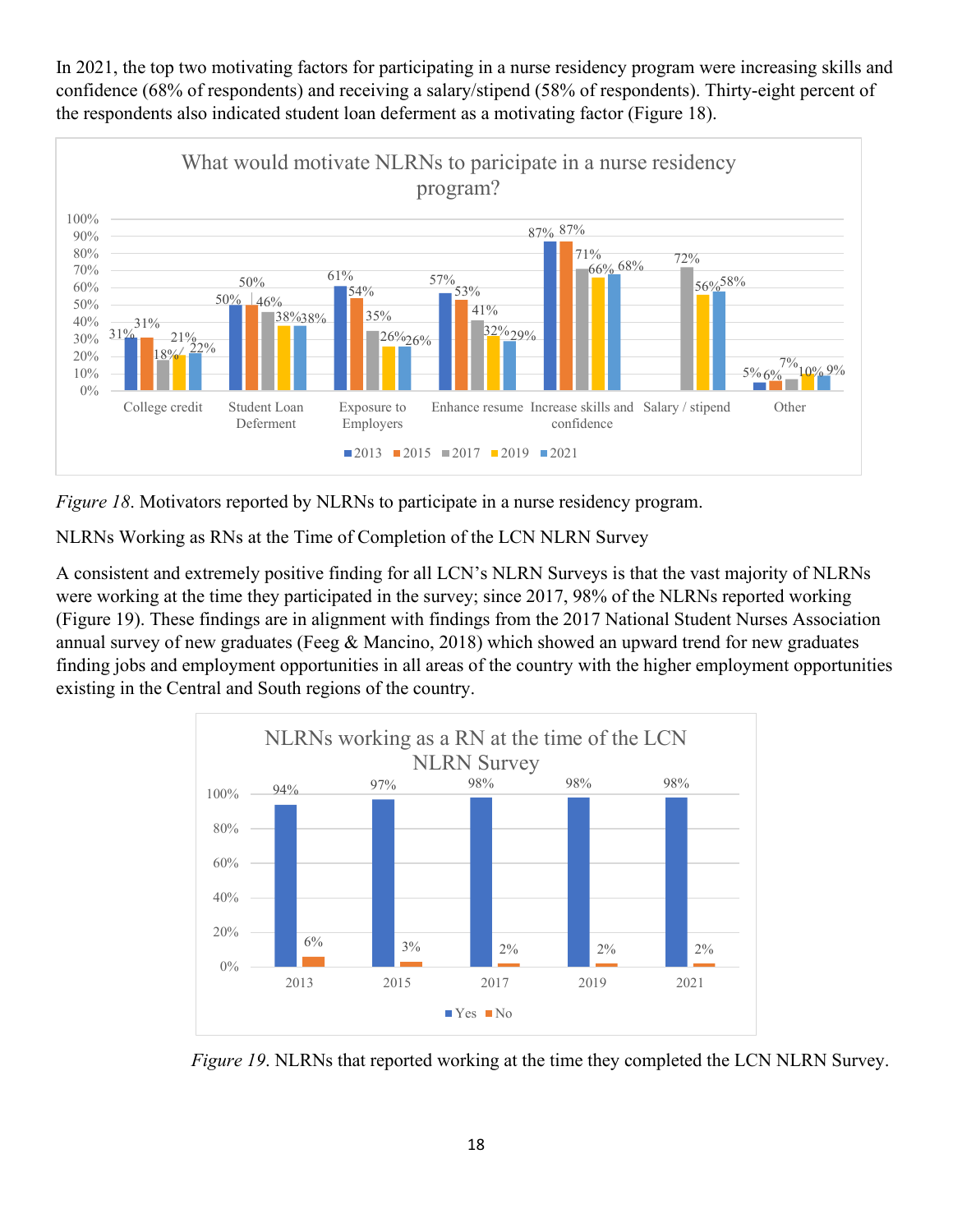# Length of Employment as a RN

In 2021, the majority (65%) of the NLRNs had been working as a RN for more than a year at the time they participated in the survey, followed by 16% that had been working seven to ten months (Figure 20).



 *Figure 20*. Length of time of employment reported by NLRNs completing the LCN NLRN Survey.

Employment Status as a RN

The majority of employed NLRNs were working full-time as a RN at the time they completed the 2021 LCN NLRN Survey; two percent reported working part-time and three percent were working on a per diem basis (Figure 21).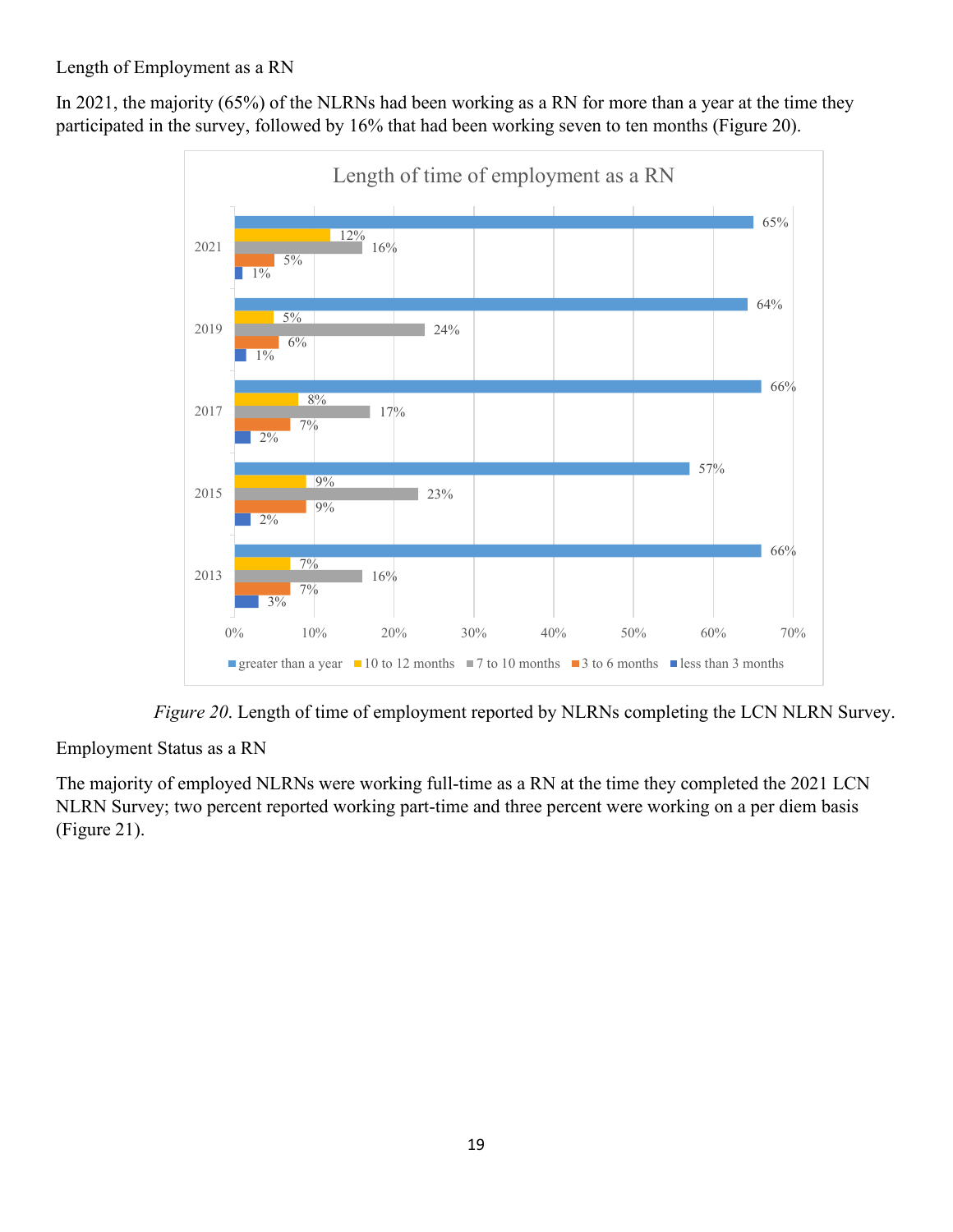

*Figure 21*. Employment status of NRLNs at the time of the survey.

Length of Time to Find a Job as a RN

As seen in Figure 22, in 2021, 97% of the NLRNs reported finding a position as a RN in less than three months, which is in direct alignment with what was reported in 2017 and 2019.



*Figure 22*. Length of time it took NLRNs to find a position as a RN.

#### Job of Choice

According to Figure 23, over the last ten years, the majority of NLRNs reported that they were working in their job of choice. Since 2013, the respondents reporting that they were not working in their job of choice decreased by six percentage points.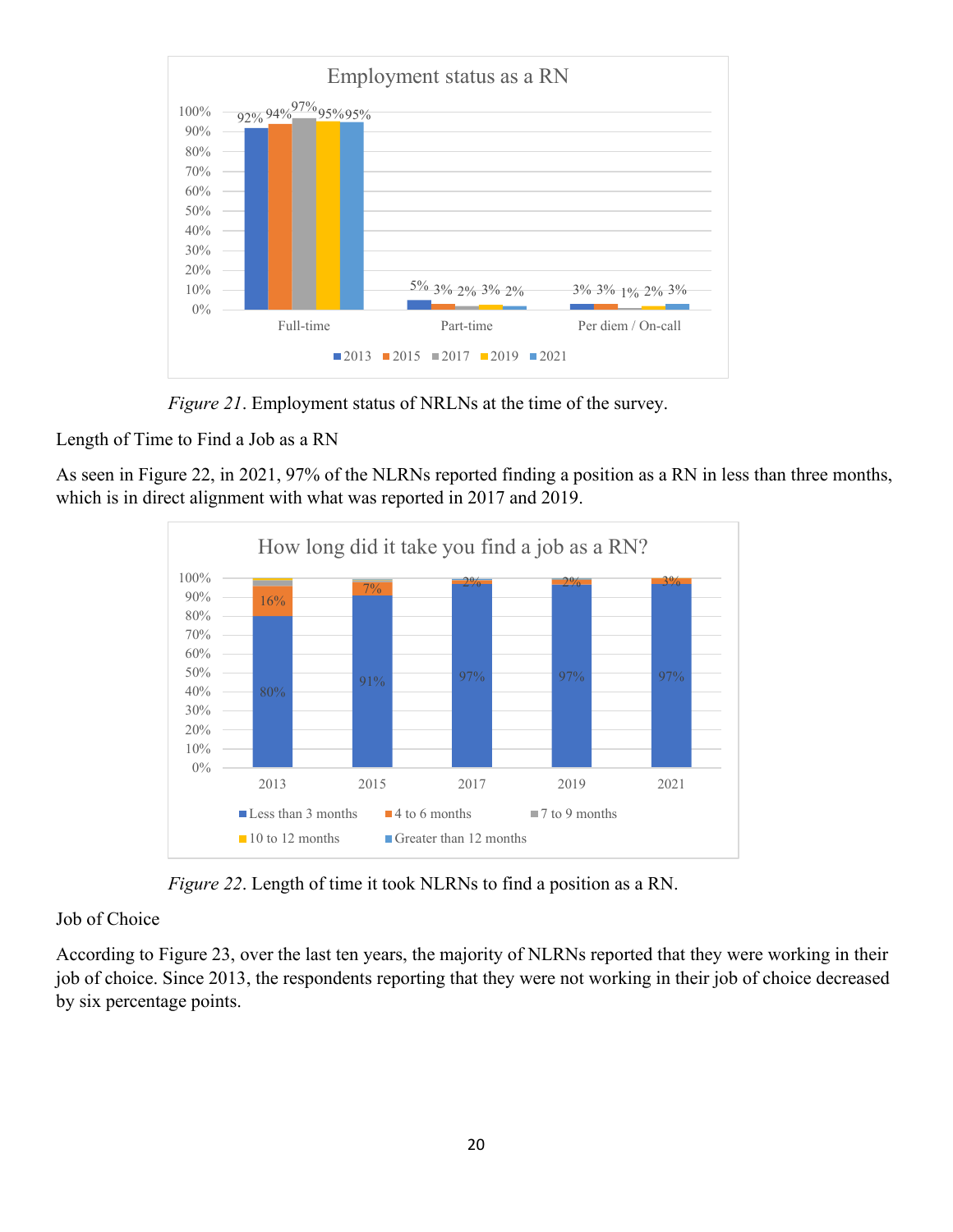

*Figure 23*. NLRNs reporting working in their job of choice.

Number of Jobs Applied for Before Finding Employment as a RN

In 2021, 84% of the NLRNs reported having to submit less than three job applications before finding a position as a RN compared to 56% of the respondents in 2013, a difference of 28 percentage points (Figure 24).





Methods Used by NLRNs to Find a Position as a RN

A variety of methods were used by NLRNs to find RN positions (Figure 25). In 2021, 34% of the NLRNs reported clinical experiences at healthcare facilities was helpful in finding employment as a RN, 36% reported previous employment, 29% reported hospital/health facility websites, and 22% indicated that knowing someone at the healthcare facility assisted them in finding a position. Job fairs (12%) and referrals (8%) were also identified as methods used for finding a position as a RN.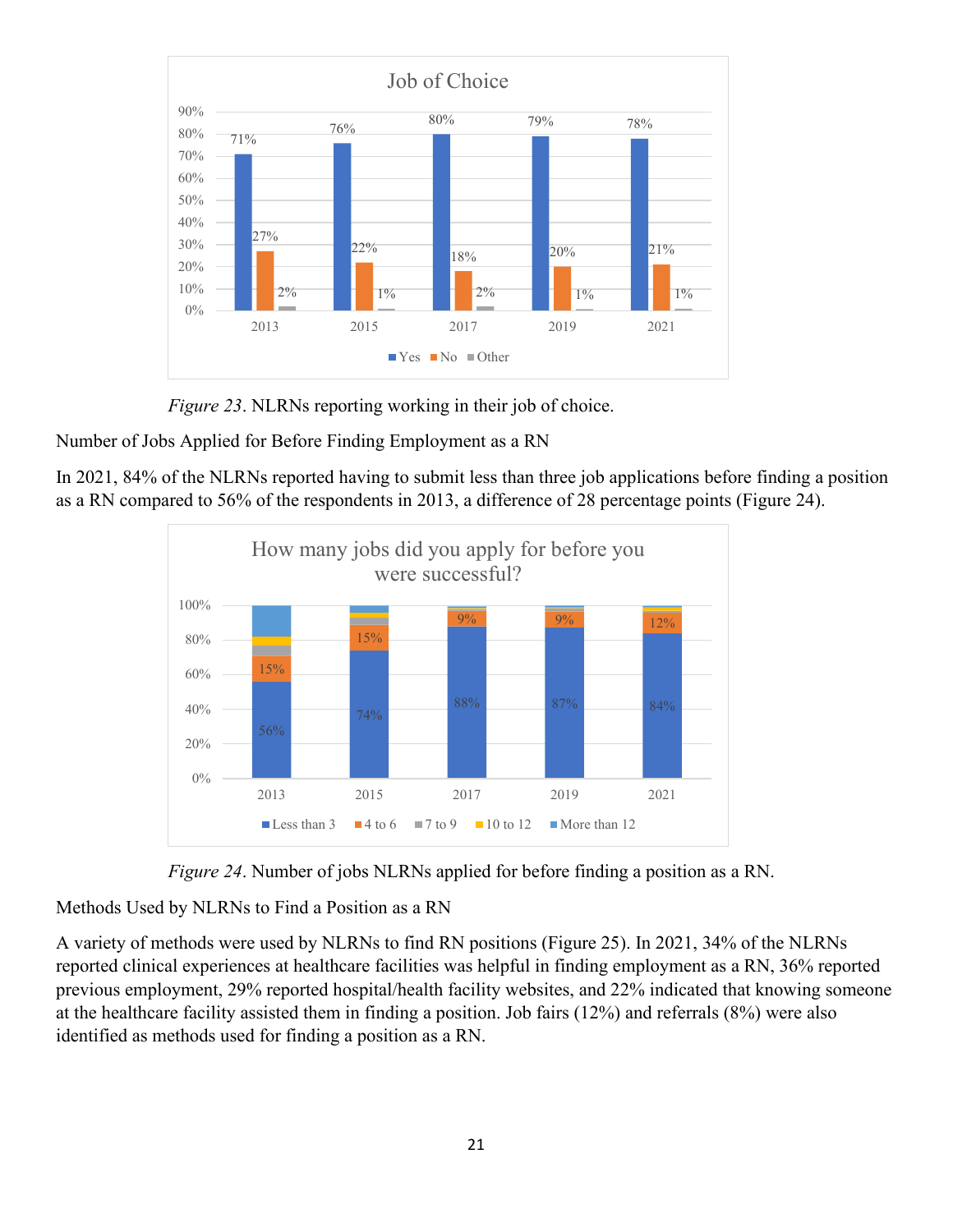

*Figure 25.* Methods used by NLRNs to find RN positions.

Types of Healthcare Facilities in Which NLRNs Found Employment

The majority of NLRNs reported finding employment in acute care hospitals (Figure 26). In 2021, 72% of the NLRNs reported that they were employed in an acute care hospital at the time they completed the NLRN Survey, a decrease of five percentage points when compared to 77% in 2019. Six percent of NLRNS reported working in home health/community health/public health, five percent reported working in clinic/ambulatory care, and five percent reported working in long term care/skilled nursing facilities. The five percent of respondents reporting 'Other' included settings such as critical access hospitals, mental health, research centers and surgery centers.



*Figure 26*. Types of healthcare facilities where NLRNs found employment.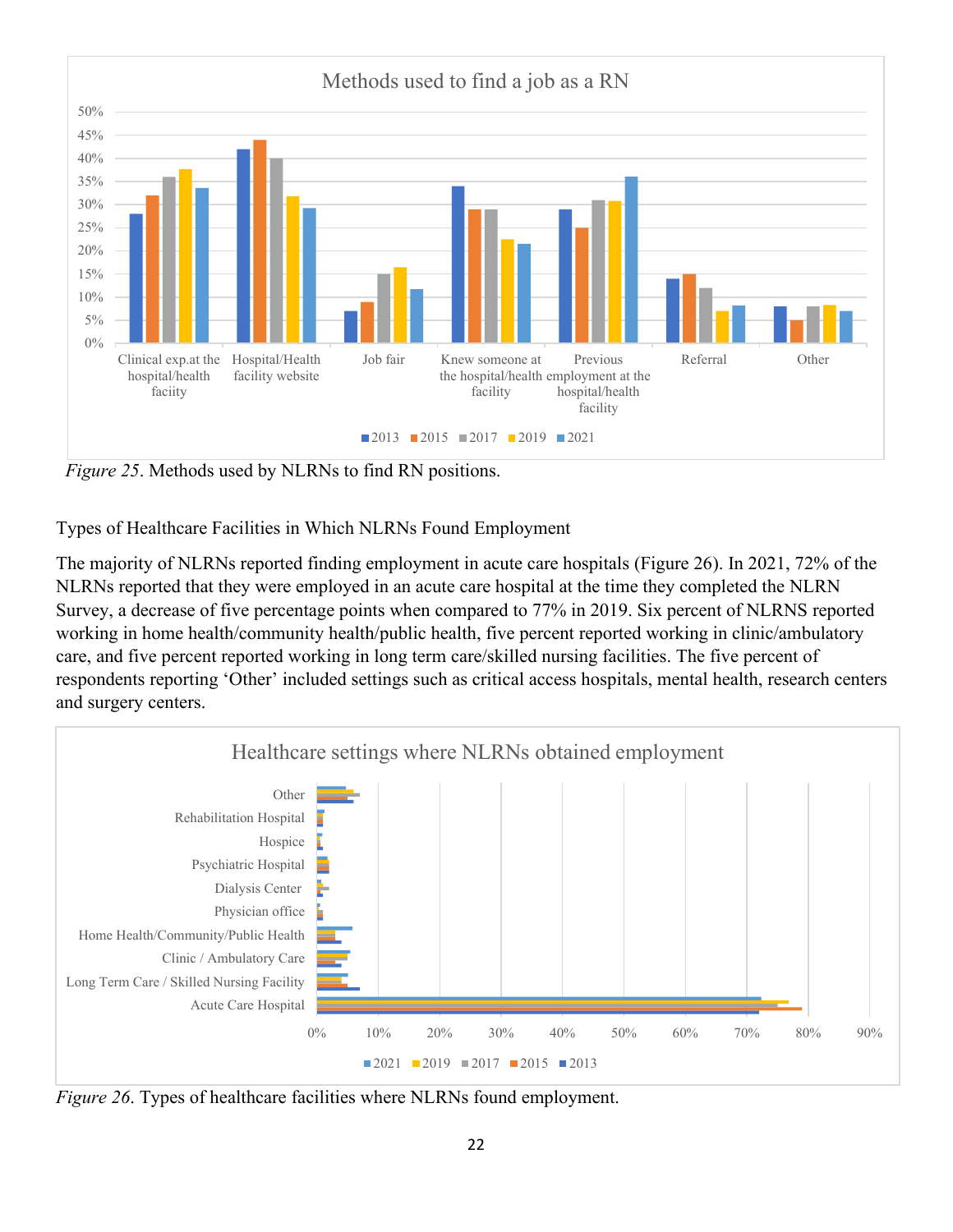## Starting Salaries for NLRNs

In 2021, 34% of the NLRNs reported a starting salary of \$22-\$24 an hour (Figure 27), which represents a decrease of 24 percentage points when compared to 2019 (58%). Yet there was a 13-percentage point increase in the number of NLRNs reporting a starting salary of \$25-\$27 an hour and a 13-percentage point increase in those with a starting salary of greater than \$28 per hour.



 *Figure 27*. Starting salaries for NLRNs in Louisiana.

# Change of Employment Settings

In 2021, NLRNs were asked if they had changed jobs since their initial employment as a registered nurse. Thirty-three percent (33%) of the NLRNs reported that they had changed jobs at least once since their initial employment as a RN (Figure 28). Reasons given for changing positions included uncomfortable work environment which encompassed bullying, inadequate training, unsafe staff/patient ratios and lack of support by management/administration (70, 38%); relocation (16, 9%); need for better pay/benefits (25, 14%); better opportunities (29, 16%); travel nursing (13, 7%); and other (31, 17%). Other reasons given for changing employment included COVID, the job was not their first choice and personal reasons.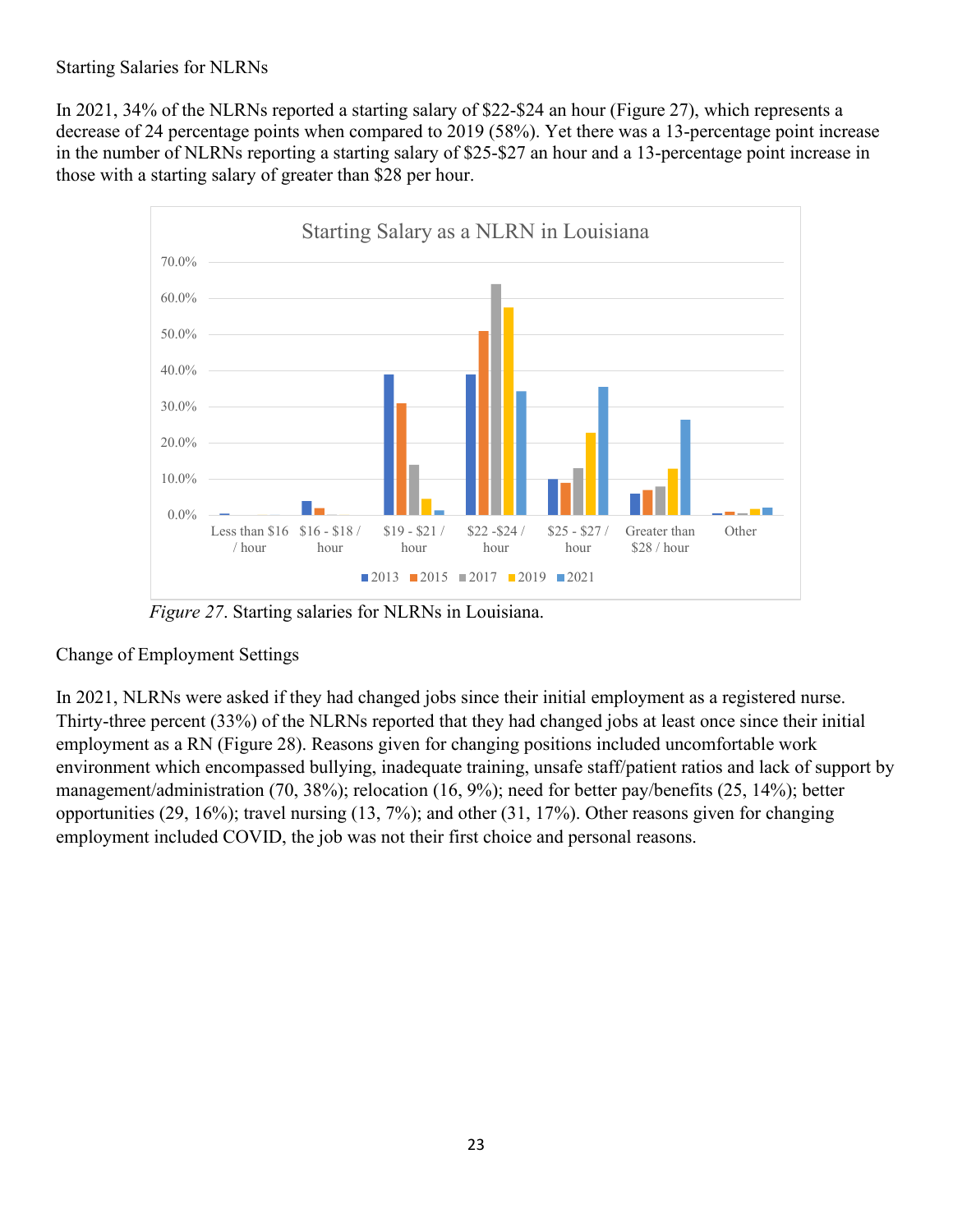

 *Figure 28*. Reasons given by NLRNs for changing employers in 2021.

# NLRNs That Were Not Employed

Two percent of the respondents to the 2021 LCN NLRN Survey reported that they were unemployed at the time they completed the survey which is in line with findings from the 2017 and 2019 survey but remains lower than the six percent reported in 2013 and the three percent in 2015 (Figure 29). Beginning in 2013, NLRNs that were not employed at the time they completed the LCN NLRN Survey were asked how long they had been seeking a position as a RN and what were the reasons given by potential employers as to why they were not hired. In 2021, eight NLRNs reported that they were not actively seeking employment and one said they had been seeking employment for less than three months. Reasons given for not being hired included: employers were not currently hiring; lack of experience; and no positions were available for new graduates.



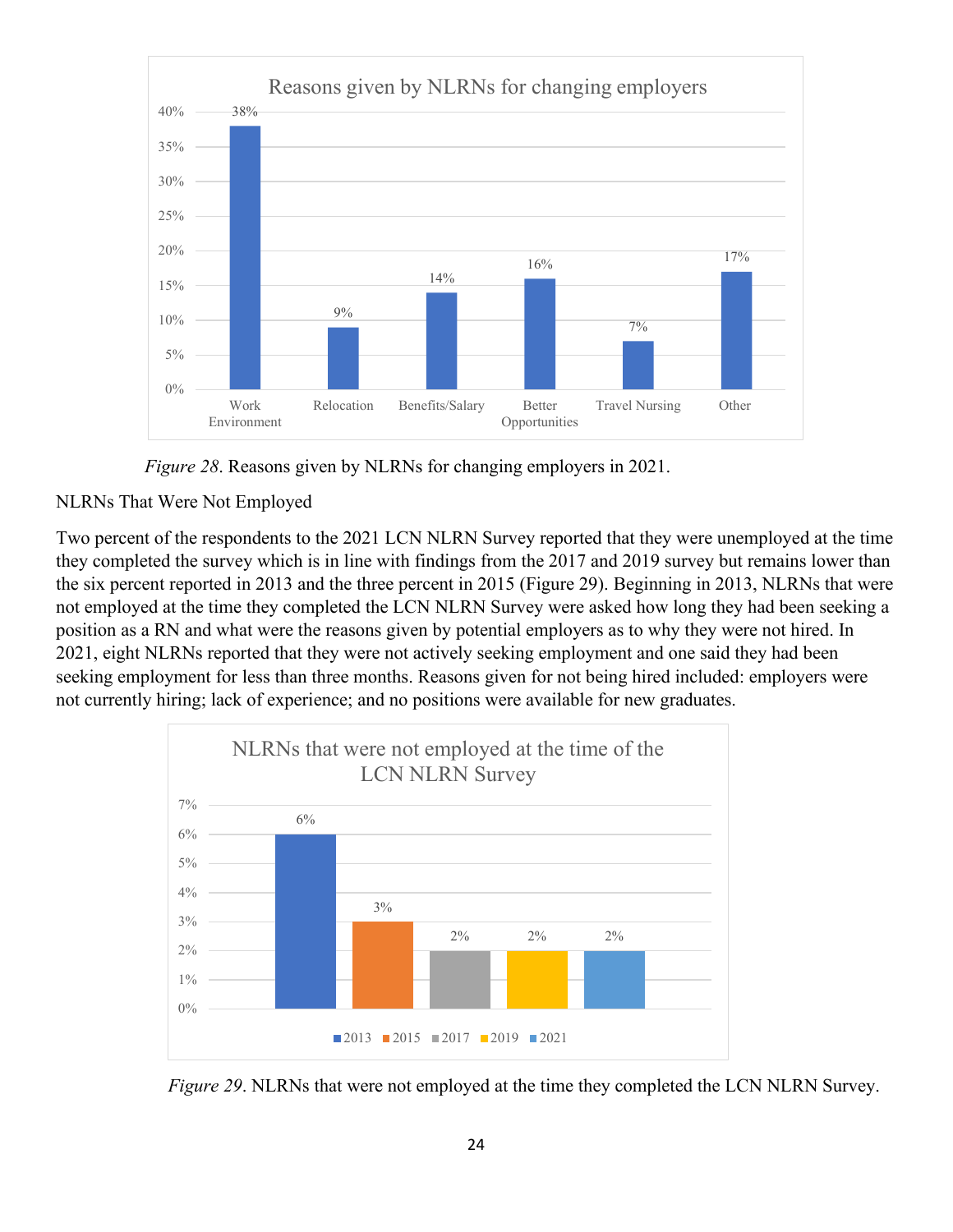Comments from Louisiana's NLRNs on their Successes and Challenges Pre and Post Employment

Each year the NLRN Survey has been conducted, NLRNs have shared hundreds of comments about their successes as well as their challenges during their pursuit of employment as a RN in Louisiana and their experiences as newly employed RNs. *The following are a few of their comments presented in their authentic language without edits*. To maintain anonymity, the letter 'X' was used when NLRNs referred to specific health care agencies or cities.

*NLRNs that Found It Relatively Easy to Find Employment as a RN in Louisiana*

- The XX is very open to hiring new graduates with competitive pay.
- Finding employment is not hard. I suggest doing research before accepting any position. The residency programs I was in was great.
- Its easy to get job in Louisiana
- I had no issues finding employment. I receive (and still receive) mail/emails regarding employment opportunities in the region.
- It was very easy to find a job. I literally just showed up and they interviewed me and I applied online at a later time. I also currently have two PRN jobs in addition to my full-time position, which were also easily obtained. With the exception of one clinical instructor that continuously felt the need to bully and belittle myself and my fellow classmates, I absolutely loved nursing school….the good and the bad. Regardless of the bully instructor, I have grown so much as a person and learned so much that it has changed who I am. Thank you for the opportunity to care for patients and continue learning! I consider every day a blessing.

# *Lack of Experience*

- Most facilies won't hire new grads with no RN experience. The few positions offered are reasonable but starting pay is low despite degree status and/or other degree(s) or certifications obtained prior.
- New nurses should have the opportunity to gain positions in specialty areas as well. Most employers would like 2 years experience but the skills are taught and learned during clinicals.
- Some places require a lot of experience.
- Several employers want 1 year clinical RN experience. They did not take my 7 yrs as a LPN into consideration.
- I feel it is a disservice that new grads have not received proper clinical experience and training due to the pandemic. I hope that they are not taken advantage of by facilities that will expect more than they should form them and risk their licenses they worked so hard for.
- It was very difficult to find 8 hr shift jobs both in the acute care settings and dr's offices without having any form of nursing experience.
- They say they are looking for nurses but won't acknowledge or hire new nurses with less than a year of experience. Due to covid or not being able to work during school.
- My concerns would be lack of hands on experience in the hospitals due to the pandemic.

# *Not Feeling Prepared*

- very easy to get a Job as a new grad in LA, due to a record number of staff nurses quitting their current jobs based on poor working conditions, no support, and never ending scrutiny by their employers. So as of now, new grads surely shouldn't have any problem getting a job anywhere they want in LA. however, do not expect to be adequately trained to provide safe nursing care. Best of Luck to these new grads.
- There should certainly be more opportunities for newly licensed nurses to transition into their career field as there are hardly no opportunities in the area of my residence; and, health care facilities need to implement better orientation programs as many of them lack proper organization and preparation for new nurses, which hinders them to practice as safer and effective nurses when completing their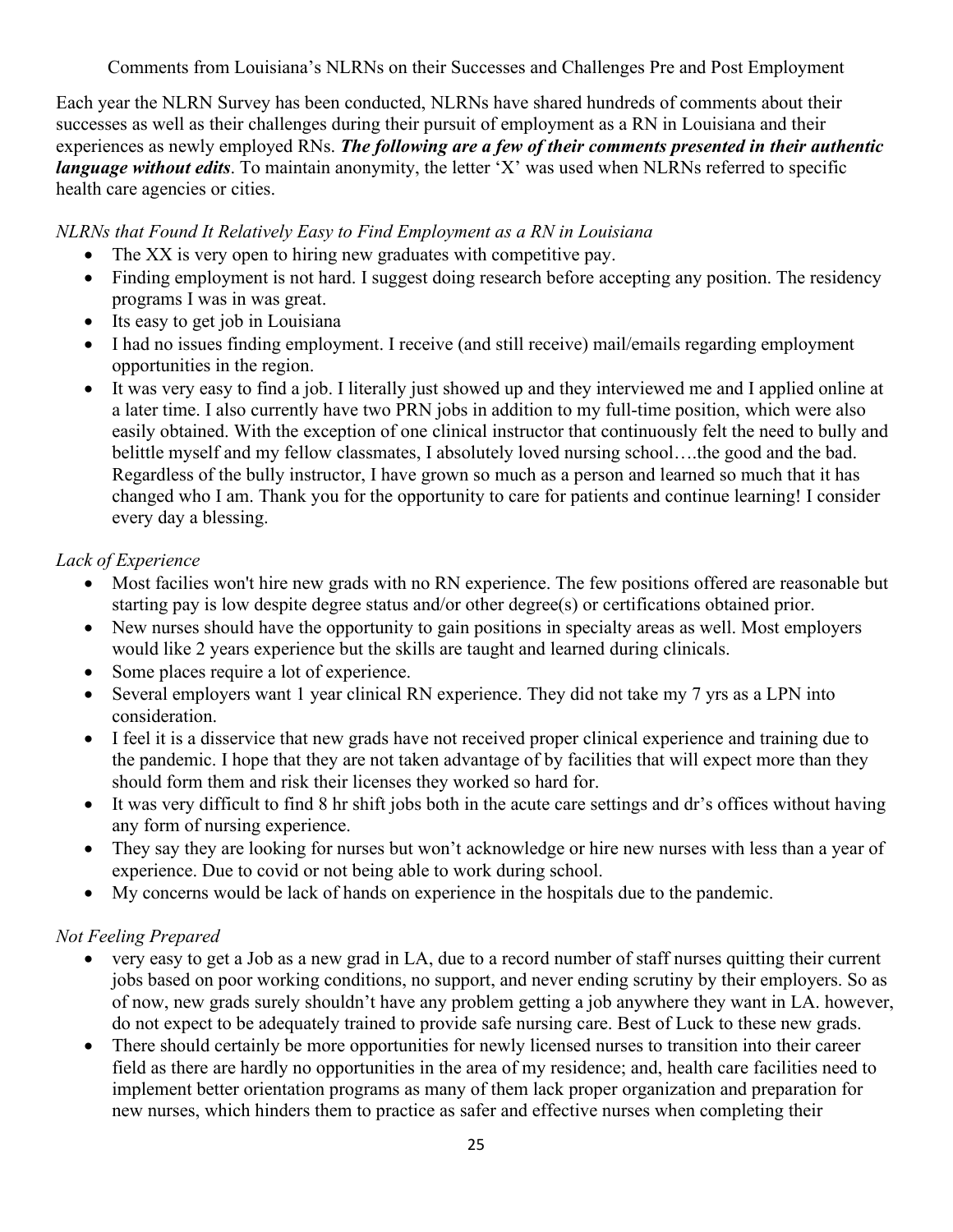orientation . As a newly licensed nurse I have had a hard time finding a job in my field of interest in Louisiana as well because of the lack of facilities wanting to hire due to no/little prior experience.

• Hospital pay in Louisiana is not competitive, especially with travel nursing contracts. Hospitals in Louisiana are critically short staffed, and will continue to be if they continue to pay at their current rate. Additionally, the lack of emphasis on staff retention is a huge issue in local hospitals. This leads to inexperienced staff caring for highly acute patients, thus leading to patient safety issues. Lastly, the lack of preparedness for real life, bedside nursing for new graduates is unacceptable. There is so much emphasis on academia and far less emphasis on clinical skills. Most new grads, especially those that didn't have a Nurse Tech job prior to graduation are timid and unprepared when presented with basic clinical skills and patient care.

## *The Need for Nurse Residency Programs*

- I think having the opportunity to shadow more shifts prior to being hired would've been helpful.
- Transition programs should be a requirement. Education regarding protection of license should be required.
- Improve and enforce staffing ratios and you will improve hiring in critical needs areas. No one wants to start out in MedSurg anymore because they feel forgotten and hung out to dry. Starting out new on nights with a 7-1 ratio with little support and a staff shortage is a guaranteed quick burnout. Universal residencies that have a firm, dedicated schedule with weeks of education and orientating moving through all units/ levels of care, and skills labs, would be highly beneficial, not only in making a better equipped more well rounded more capable new nurse, but also in finding the best department fit for those nurses.
- The only concern is that there are not a lot of preceptor's assigned to train new grads due to the lack of staff. Many facilities are working short and new grads are not being trained at their best.
- Longer training /orientation and I feel feel every new nurse should be orientated to each area in the hospital before being pulled to a unit that you have not worked on prior

# *Salary/Benefits*

- I found the pay for newly graduated RN's shameful. Some units won't consider you unless you have a BSN.
- It is very difficult to find a decent paying job as a new grad. I want/need to do travel nursing but I need a year of a specialty before I can do that.
- Starting nursing salary in Louisiana varies. We seem to have a low starting salary compared to other states.
- Nurses are in demand, yet the starting salaries are not looking good for the state of Louisiana. LA is behind in competitiveness and losing in skill and experience, as many seasoned nurses are traveling because of this
- The pay is extremely low for the cost of living. You honestly need two jobs to maintain bills and pay back student loans. I'm exhausted.
- Finding employment is not the problem in LA. Finding employment with fare wages is the main issue.
- New Grads are getting paid significantly less then other states so they take take contracts before they are prepared
- I think we aren't paid enough. Covid is scary, hospital work is hard. And living is expensive. Thanks for reading
- I do not think there is a problem with finding a job in LA. The problem is that we are short on nurses and we are not paid enough. Most of the loyal workers are leaving doing travel nursing. I think if the pay was increased or if they offered to pay off our student loans, I think more nurses would stay.
- There is no incentive to practice in Louisiana. Wages are lower than a number of states and there are no mandated safe patient to nurse ratios. I currently travel in union states.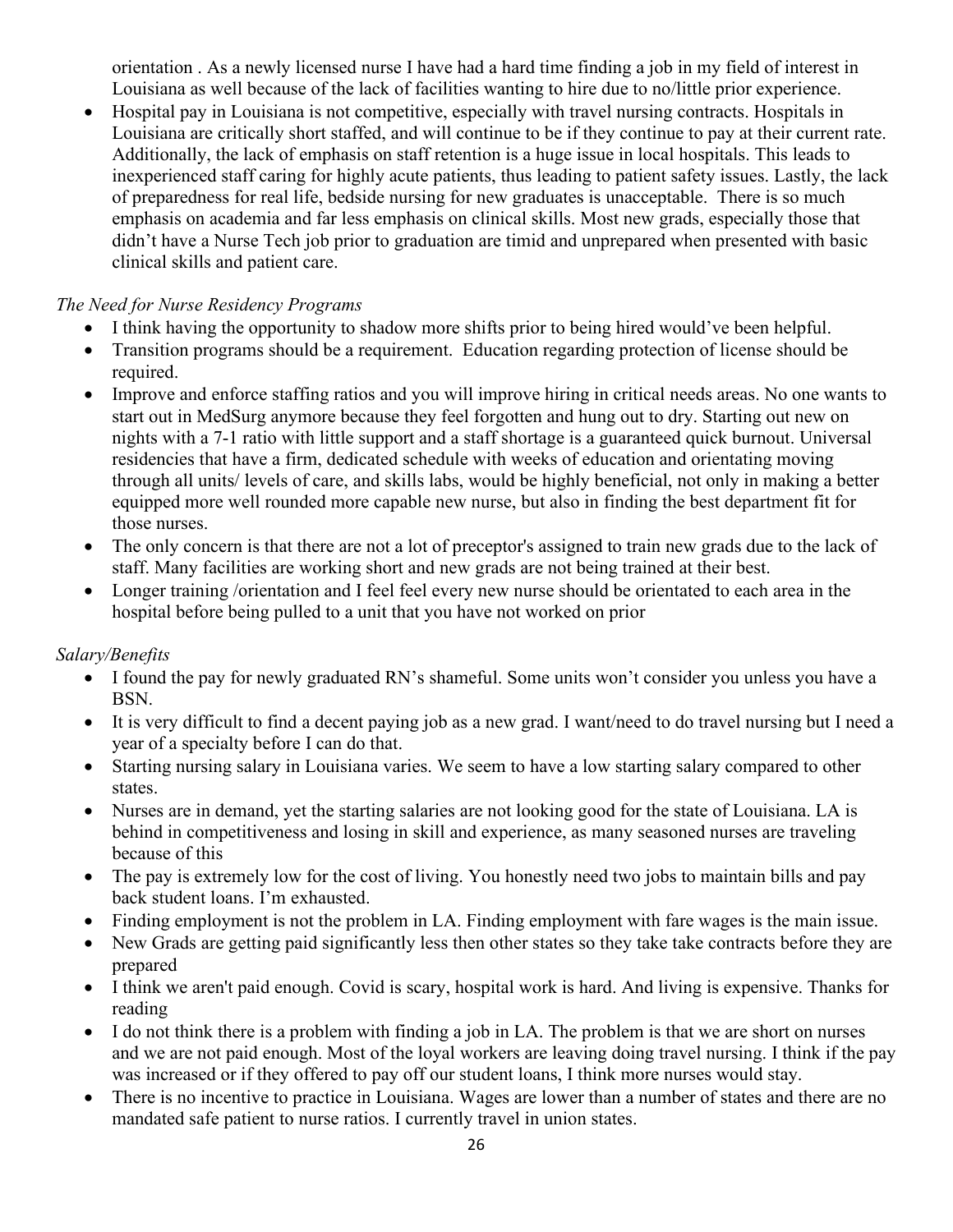- The starting pay is absolutely ridiculous in our area. We can move 1 state over and make almost double. Many leave. The only reason I stayed is because my family lives here.
- If I would not have had signed a contract for student line reimbursement I would have probably considered travel nursing due to salary
- Our starting RN salaries in Louisiana are consistently gravely lower than those of other states. If salaries do not increase in Louisiana, more and more new nurses (that are much needed for our dire staffing issues) are going to continue leaving Louisiana for employment in other states. That has affected me, personally, and I have many nurse friends who have either left nursing altogether due to these and other issues or moved to gain better RN employment opportunities in other states.
- If retention is to be increased, nurses will need increase in pay. There's no reason the hospital can afford to pay a travel nurse \$80-\$120 per hour but can't afford to pay staff more than \$30. Also, med-surg ratios are out of control and need to be decreased for safety of patients. The \$25/hr definitely is not worth risking your license taking care of 7 sick patients on your own every night.
- The pay is extremely low in the state of LA especially. It is sad that I can work as a bartender as I did through school and make more in one night than I currently do working 3 twelve hour shifts.
- I do not believe there is a problem finding employment. However, I believe there is a problem with keeping and retaining employment due to management not caring for safe practices at the hospital, especially proper pay rates. They claim they have no money to properly pay staff nurses but have enough money to pay for travel nurses with short contracts and incredibly high hourly wages. Even travel nurses I have worked with say that how management treats staff nurses is extremely questionable in regards to compensation and patient safety.

## *Work Environment*

- Educate new nurses to stand up for themselves and not be bullied by more experienced nurses. And let them know it's acceptable to ask for a different preceptorship during orientation. Even though employers may say they do not tolerate bullying in the workplace, looking the other way is accepting the behavior.
- I personally was happy to finally have a steady job and was very grateful and lucky to get a job in the field I wanted right out of school. However, after working a nurse for over a year it is unfair to have the pay that we do for the amount that we work and have to tolerate in the field. We do not get paid enough, and we are being overworked. Administration does not help when we ask. They falsely stated that they are helping. They are completely out of touch with what is happening at the bedside. They wait until the last minute to reorder supplies we desperately need in the hospital let alone the ICUs. It is not fair to us as bedside nurses to be treated as we are and paid as we are. It needs to change.
- My concerns are the lack of staff and compensation for unsafe working environments. Many new graduates like myself are thrown into a hostile work environment set up long before we got there and we are expected to navigate and excell in it. This is unhealthy on many many levels and to top it off our local government continuously cuts Healthcare funds . Therefore the sick stay sick and the healthy will eventually be the sick. Someone has to be tired of this endless cycle .
- Employment is everywhere; finding a job isn't hard. The problem is keeping nurses once they are hired on the unit. Nurses wear about 20+ different hats each shift. The compensation/benefits/incentives sometimes just don't add up enough to make it worth it and that's why we lose nurses not just from units or employers but from the profession altogether.

#### *Hiring/Interview Processes*

- Research jobs and employers before accepting the first one that comes along.
- Don't just apply for a job. Ask others and do your research. Your first choice might not be your best choice.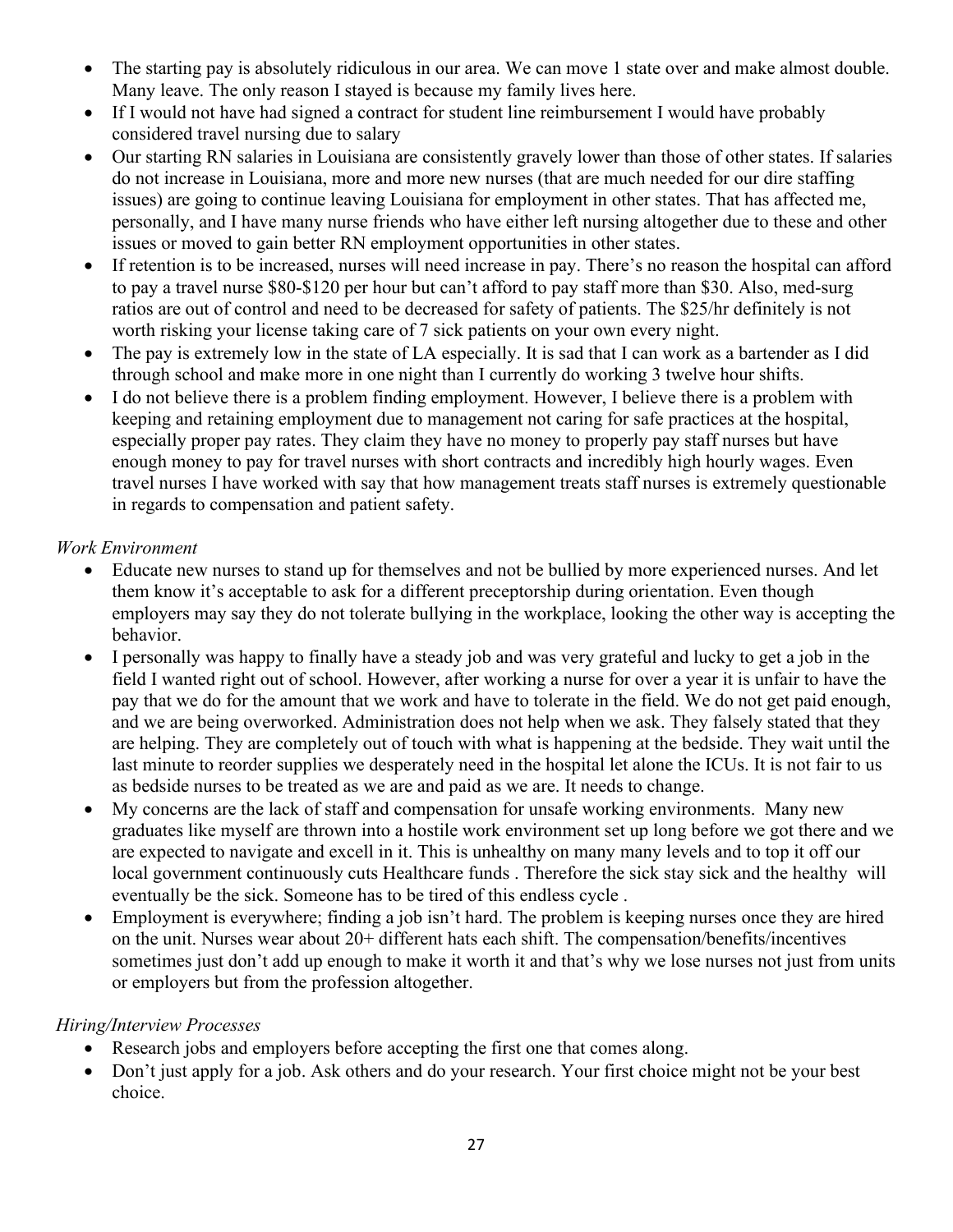- I don't think that finding a job was any problem. There were plenty of opportunities. Finding a job in a specific field was a little trickier, because the employers wanted previous experience of which I had none.
- Students need to put in job applications before you graduate or Immediately after you pass your last final.
- Finding a nurse tech/intern job is the best way to know the type of unit/nursing one is trying to pursue

# *COVID*

- I am concerned and offended by the fact that nurses will be terminated based on their choice to not receive the Covid vaccine whenever there is a chronic nursing shortage. Nurses are unsafely taking on 3 patients in the ICU because the hospital is short staffed and full of patients, yet the hospitals are willing to fire their employees based on a decision that should be our own. I am concerned for my safety, as well as patient safety. It feels as if the people taking care of others as their career choice are not being taken care of.
- It concerns me that many hospitals in LA have adopted a policy of requiring the Covid-19 vaccine for employment. I believe a Covid-19 vaccine mandate does and will continue to negatively impact the nursing shortage and ability to secure stable employment.
- The Covid pandemic really sucked and totally ruined my mental health for the duration that it occurred.
- That we will run out of nurses due to nurses losing their jobs if they do not want to get the vaccine. Lots of nurses are being FORCED against their will. This WILL affect the nursing shortage.

## *Nurse Patient Ratio*

- No concerns because of the many available positions! My biggest concerns are that nurses are over worked and under paid. The nurse to patient ratio should max at 5:1 on a med surg floor. We are burnt out!
- Please implement safe nurse to pt ratios!!!
- The staffing ratios are very high demanding and hard for a new nurse to learn under. Poor management at a lot of places and everything is about making a profit, not what benefits the patient.

# *Other*

- There needs to more availability to therapist and counselors. With covid and being a new nurse these nurse will burn out in less than one year.There a lot of units with nurses with 2 years or less trying to precept news grads which is not beneficial. Nursing schools should be more hands on to help the transition of student nurse to new graduate. Also programs should be a mixture of skill and learning.
- Hospitals are mostly offering 2-3 years contract to new nurses with a low pay restricting new nurses to obtain a job with better pay once experience is obtained. Experienced nurses are now becoming travel nurses and then new nurses are obligated to work in unsafe short staffed environment with low pay. Residency programs are useless or with repetitive info from nursing school and with complicated schedules for those new nurses who decided to work night shift to make more money.
- Places that were once requiring experienced nurses are now allowing nee grads with no training to work there as well as travel jobs taking away lots of nurses for insane amount of money where as not all of us new grads can travel. Which is causing problems because new grad pay traveling vs new grad pay working the floor are completely different amounts. Which is causing people not to want to work "regular" jobs and nurses especially nee grads are becoming burnt out newly graduated because everywhere is so short staffed.
- The pay is too low, the work is hard and dangerous, and students are being taken advantage. If nursing schools actually showed students what the job current is, no one would enroll. Nursing and hospitals as a whole deserve reform.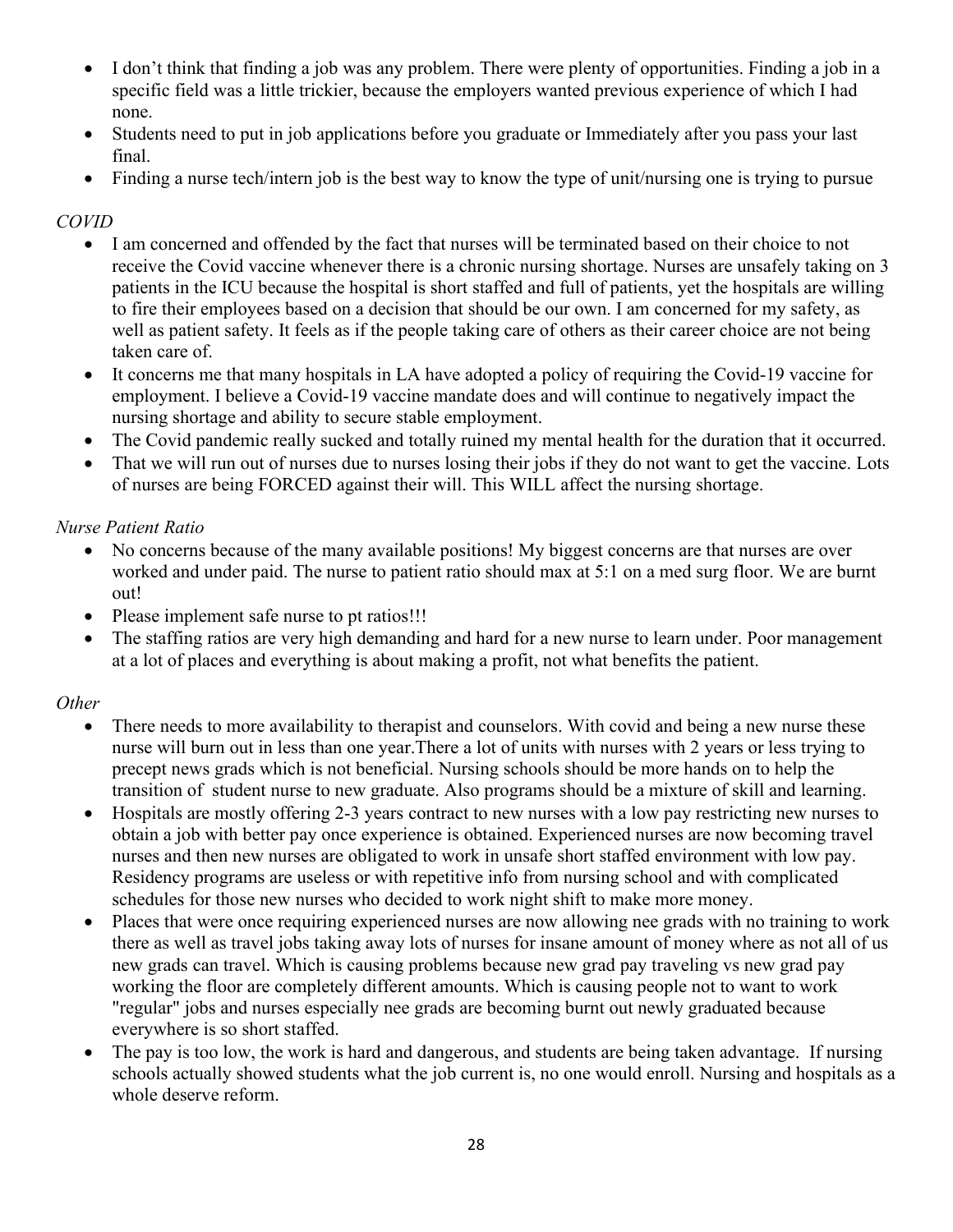#### Recommendations

Recommendations that stem from this report include but are not limited to the following:

- $\triangleright$  Implement collaborative innovative academic-practice partnerships between pre-RN nursing programs in universities and community colleges and healthcare systems that will create an environment that allows the NLRN to attain the critical thinking, clinical, communication and professional skills that are needed to become a safe, effective, compassionate member of the nursing profession.
- $\triangleright$  Develop accredited comprehensive nurse residency programs across the state that will allow for a seamless transition from academia to practice for NLRNs.
- $\triangleright$  Develop nurse mentoring / coaching programs for NLRNS that will allow them to achieve competency, confidence, and autonomy as a RN.
- $\triangleright$  Create a work environment that is supportive, safe, and provides opportunities for NLRNs to increase their skills and advance professionally within the organization.
- $\triangleright$  Utilize innovative strategies such as flex scheduling and decreased nurse patient ratios on large units, such as medical surgical units, to create an environment where NLRNs can enhance their skills, feel valued and productive, and grow as leaders.
- $\triangleright$  Explore the role of repayment of student loans as a determent to NLRNs advancing their education.
- $\triangleright$  Repeat the NLRN Survey every two years to continue to monitor trends in hiring practices experienced by NLRNs as changes occur in the state's health care system, economy, and nursing workforce, to better inform policy makers, schools of nursing, prospective nursing students, and other interested stakeholders.